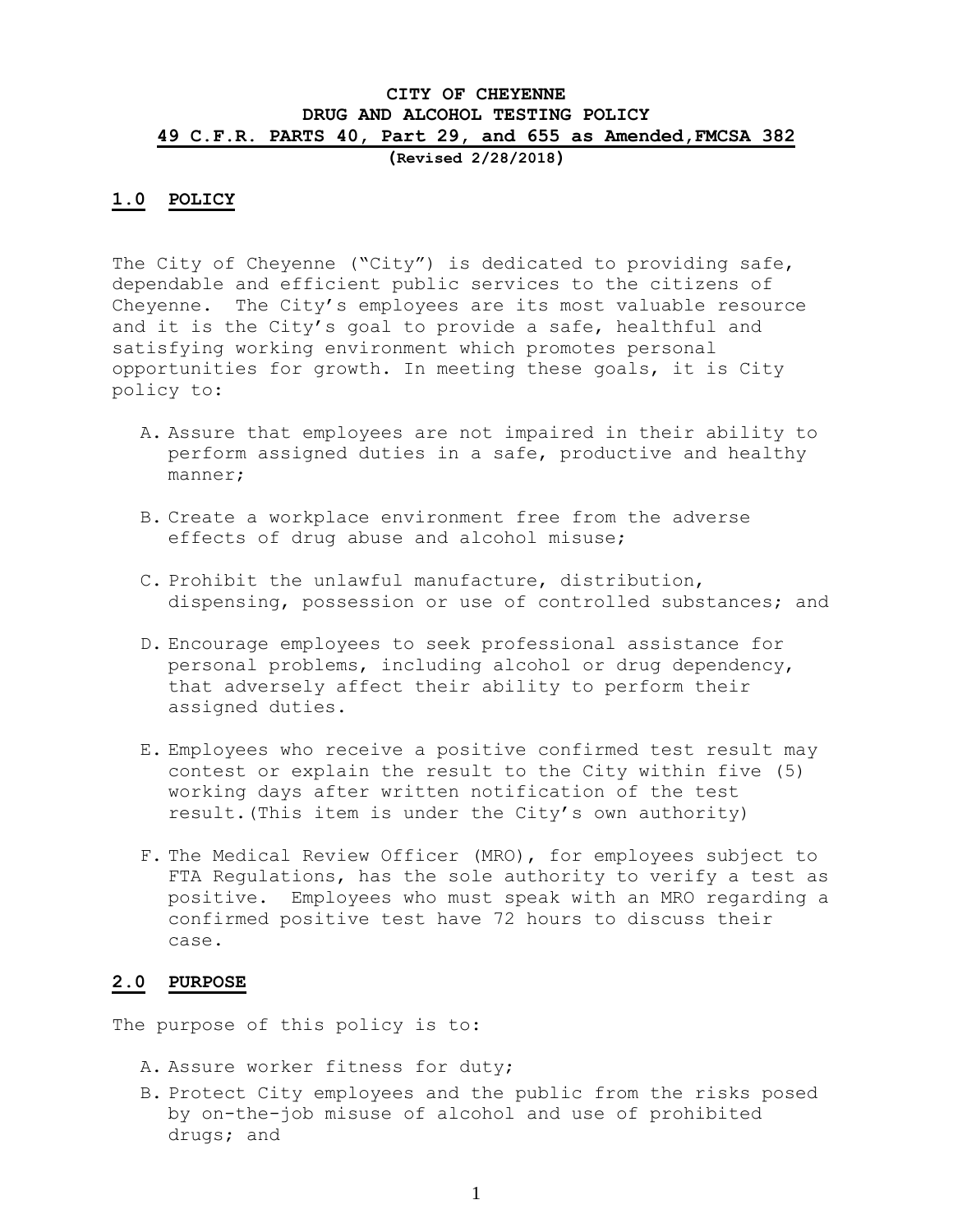C. Comply with all applicable Federal regulations governing workplace anti-drug and alcohol programs established for employees for whom a commercial drivers' license is a job requirement, and for those employees performing "safety sensitive functions."

Federal Motor Carrier Safety Administration has published 49 C.F.R. Part 382, which mandates urine drug testing and breath alcohol testing for commercial driver's license (CDL) holders and for those employees who perform safety-sensitive functions. The Federal Transit Administration (FTA) has also published 49 C.F.R. Part 655 as amended, which mandates urine drug testing and breath alcohol testing for safety-sensitive positions as defined by the FTA and prohibits performance of a safety sensitive function when there is a positive test result. The U.S. Department of Transportation(DOT)published 49 C.F.R. Part 40, as amended, which sets forth standards for the collection and testing of urine and breath specimens. In addition, DOT published 49 C.F.R. Part 29, "The Drug-Free Workplace Act of 1988," which requires the establishment of drug-free workplace policies and the reporting of certain drug-related offenses by employees to their employer and to the FTA. This policy incorporates the requirements of the Drug Free Workplace Act for all employees which prohibits the unlawful manufacture, distribution, dispensing, possession, or use of a controlled substance in the workplace.

### **3.0 APPLICABILITY**

This policy applies to all full-time employees, those in the random pool, those whose job requires a CDL and to all employees performing safety-sensitive functions. It applies when employees are on City property, when performing any job-related duties which require the operation of a commercial motor vehicle (CMV), or when performing any safety-sensitive function. This policy also applies to off-site lunch periods or breaks when an employee is scheduled to return to work. Employees performing safety sensitive functions should refer to § 4.0(n) and (o) of this policy to clarify which regulation governs their function. Any references in this program to safety sensitive functions, however, applies to all employees performing safety sensitive functions as defined in  $\leq 4.0$  (n) and (o).

Independent contractors and their employees, who are governed by the Drug Free Workplace Act of 1988 and the DOT Drug and Alcohol Testing regulations, shall comply with these Federal laws while on City property or while conducting City business. Any contractor found in violation of this policy will not be permitted to conduct business on the City's behalf.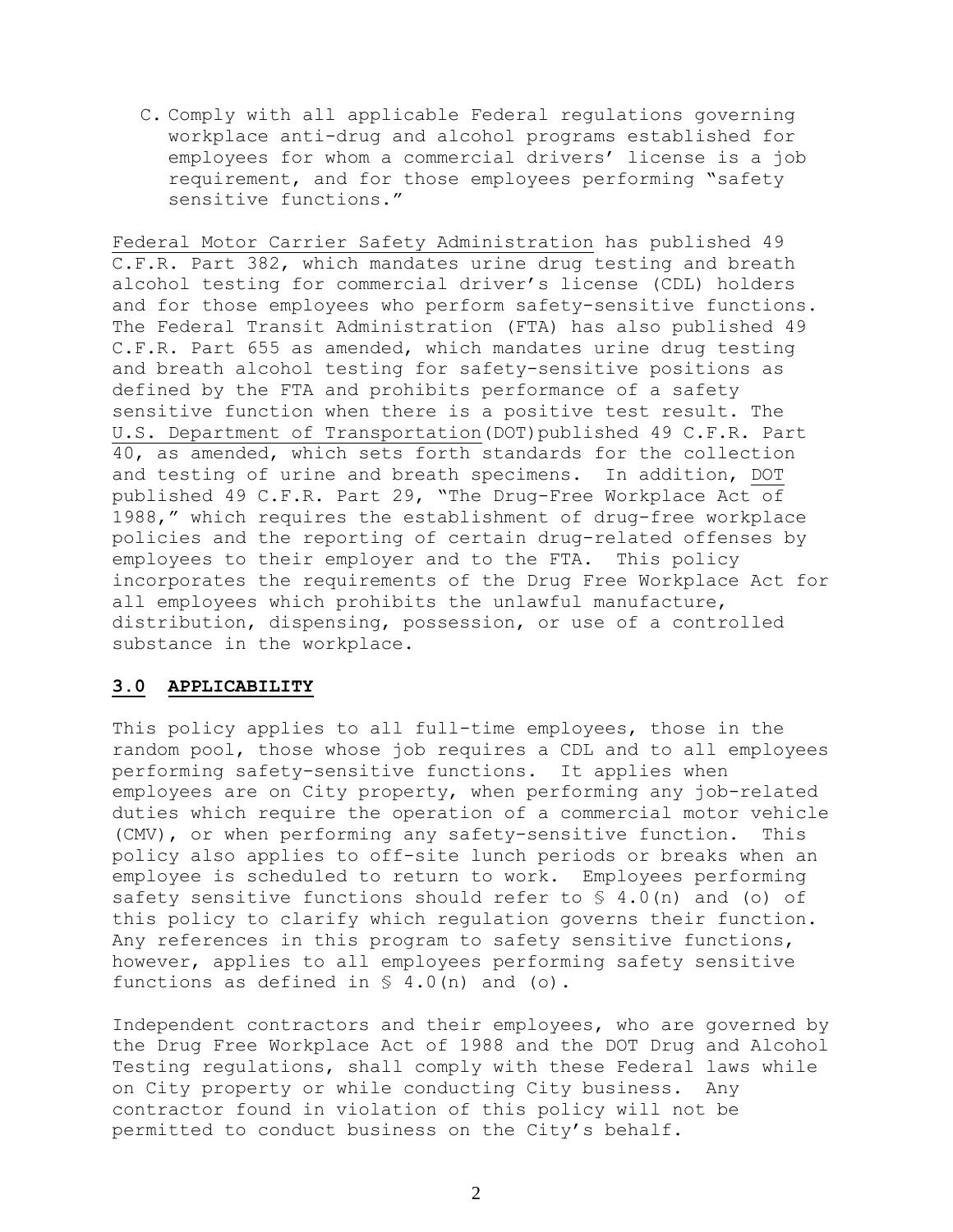This policy incorporates the provisions of the FTA. In order to obtain a unified policy, the City of Cheyenne will implement the most stringent requirements of these regulations. The federal law provides minimum standards for drug and alcohol testing; the City will exceed these minimum standards only where reasonable and necessary to maintain a cohesive testing program for all affected City employees. To that end, the City requires that a statement of substance abuse testing appear on all vacancy announcements. Provisions which are more stringent will be designated as either following the FTA or FMSCA standards. Employees will receive 60 days' notice prior to the implementation of any changes to this policy.

## **4.0 DEFINITIONS**

The following definitions apply to the policy and have been taken from 49 C.F.R. §§ 40, 382.107, 655 and 655.4. If conflicts are found between the Federal and City definitions, the Federal definitions control.

- A. Accident means, under 49 CFR Section 655.4, 49 CFR § 382.303 and 49 CFR § 390.5, and for the purposes of this program, an occurrence associated with the operation of a public transportation vehicle (FTA) or commercial motor vehicle (FMCSA) which results in:
	- 1. A fatality; or
	- 2. Bodily injury to a person requiring immediate medical attention away from the scene of the accident; or
	- 3. One or more vehicles incurring disabling damage as a result of the accident, requiring the vehicle to be transported away from the scene.
- B. Alcohol means the intoxicating agent in beverage alcohol, ethyl alcohol or other low molecular weight alcohols, including methyl and isopropyl alcohol.
- C. Alcohol Concentration means the alcohol in a volume of breath expressed in terms of grams of alcohol per 210 liters of breath as indicated by an evidential breath test. Alcohol concentration may be described in terms of Blood Alcohol Concentration (BAC).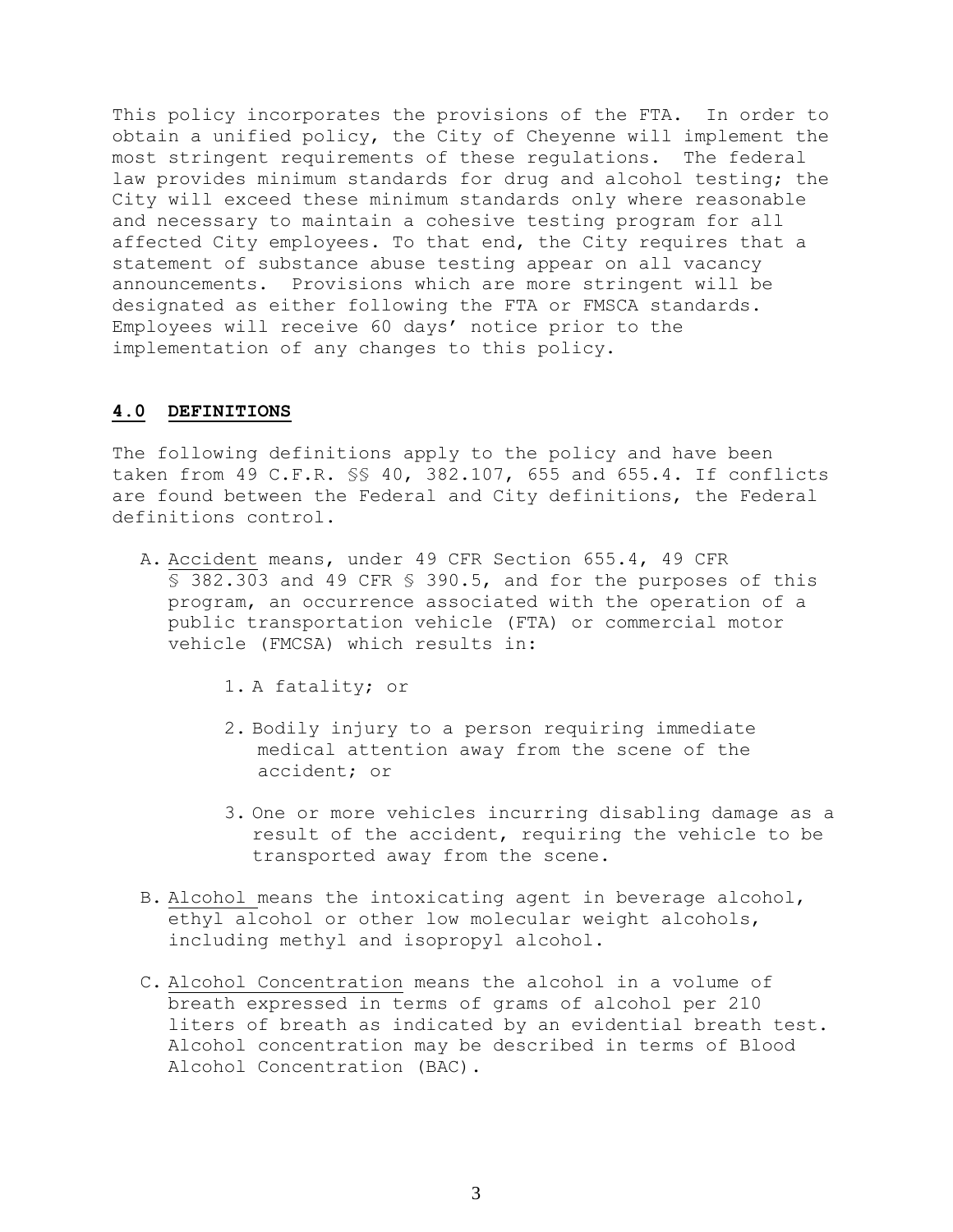- D. Commercial Driver's License (CDL) means a class "A," "B," or "C" license with a hazardous endorsement issued by the State of Wyoming.
	- 1. A class "A" license allows the driver to operate any combination of vehicles with a gross combination weight rating (GCWR) or 26,001 pounds or more, provided that the gross vehicle weight rating (GVWR) is in excess of 10,000 pounds gross vehicle weight (GVW), including those designed to carry 15 or more passengers.
	- 2. A class "B" license allows a driver to operate any single vehicle with a GVWR of 26,001 pounds or more or any such vehicle towing a vehicle which does not have a GVW in excess of 10,000 pounds.
	- 3. A class "C" license with a hazardous endorsement (H) allows a driver to transport hazardous materials in a placarded vehicle with a GVRW of less than 26,001 pounds.
- E. Commercial Motor Vehicle (CMV) means any vehicle having tow axles and a gross vehicle weight of 26,000 pounds or greater or a vehicle used for transportation or ancillary services related to transportation.
- F. Confirmation Testing for Alcohol means a second BAC test with an evidential breath testing device, following a screening test, with a result of 0.02 or greater, that provides quantitative data of alcohol concentration.
- G. Confirmation testing for controlled substances means a second analytical procedure to identify the presence of a specific drug or metabolite which is independent of the screen test and which uses a different technique and chemical principle from that of the screen test, in order to ensure reliability and accuracy.
- H. Controlled substances includes, but is not limited to, the following: marijuana (THC), cocaine, opiates, phencyclidine (PCP) and amphetamines (including methamphetamine), MDMA, and Heroin, Spice. Controlled substances may be referred to as drugs.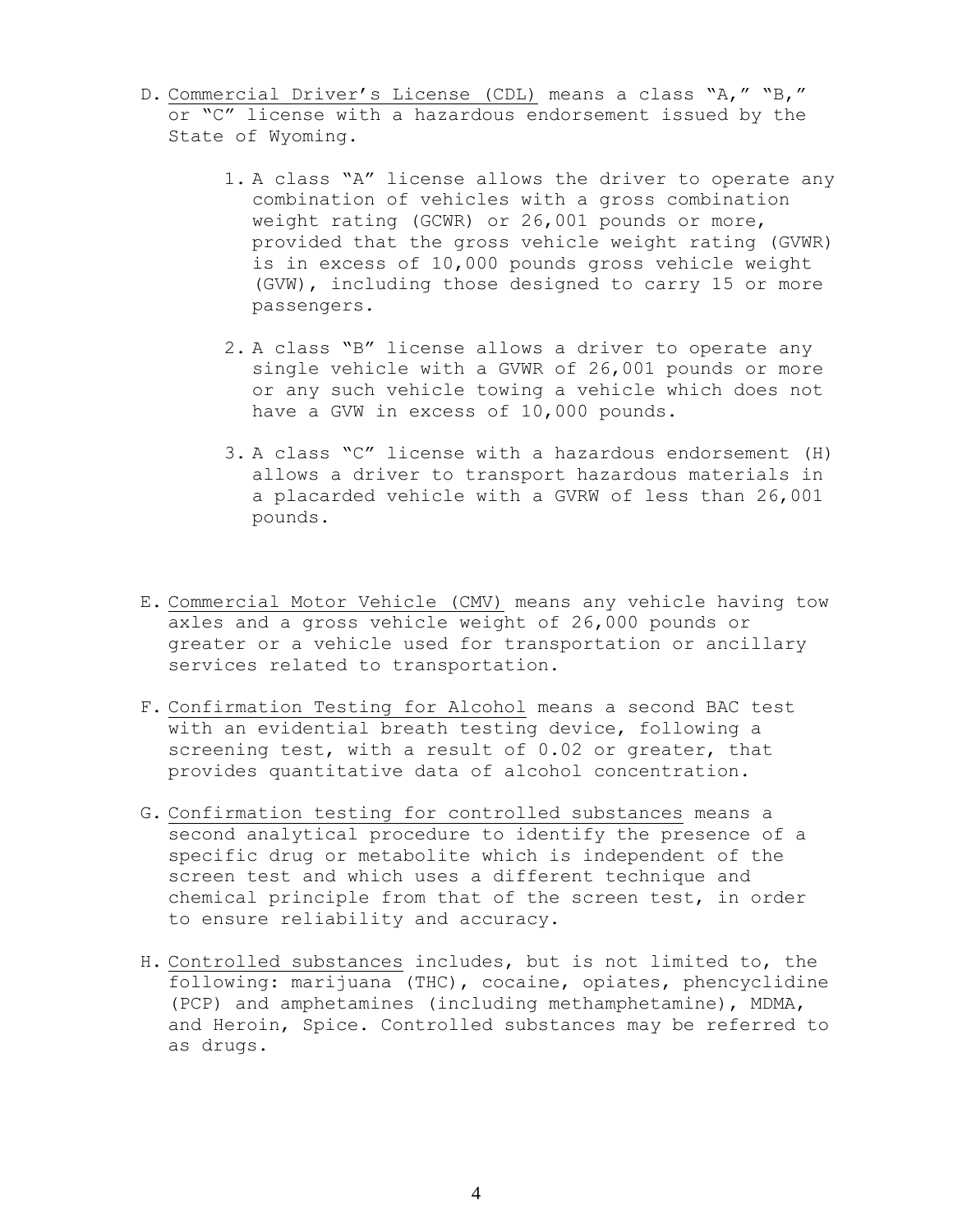- I. Disabling Damage means damage which precludes departure of a motor vehicle from the scene of the accident in its usual manner after simple repairs.
	- 1. It includes damage to motor vehicles that could have been driven, but would have been further damaged if so driven.
	- 2. It excludes damage which can be remedied temporarily at the scene of the accident without special tools or parts; tire disablement without other damage even if no spare tire is available; headlight or taillight damage; and damage to turn signals, horn or windshield wipers which makes them inoperative.
- J. Driver means any employee who is required by his/her job function or job description to have a Commercial Driver's License (CDL).
- K. Employee(s) means any employee and temporary employee covered by this program, including full-time and part-time, (as defined by the City's Personnel Rules and Regulations) unless otherwise specified.
- L. Medical Review Officer (MRO) is a licensed physician (medical doctor or doctor of osteopathy) responsible for receiving laboratory results generated by an employer's drug testing program who has knowledge of substance abuse disorders and has appropriate medical training to interpret and evaluate an individual's confirmed positive test result together with his or her medical history and any other relevant biomedical information.
- M. Refuse to submit (to testing) means that an employee:
	- 1. Fails to appear for any test (excluding preemployment) within a reasonable time, as determined by the employer, after being directed to do so by the employer;
	- 2. Fails to remain at the testing site until the testing process is complete;
	- 3. Fails to provide a urine or breath specimen for any drug or alcohol test required by Part 40 or DOT agency regulations;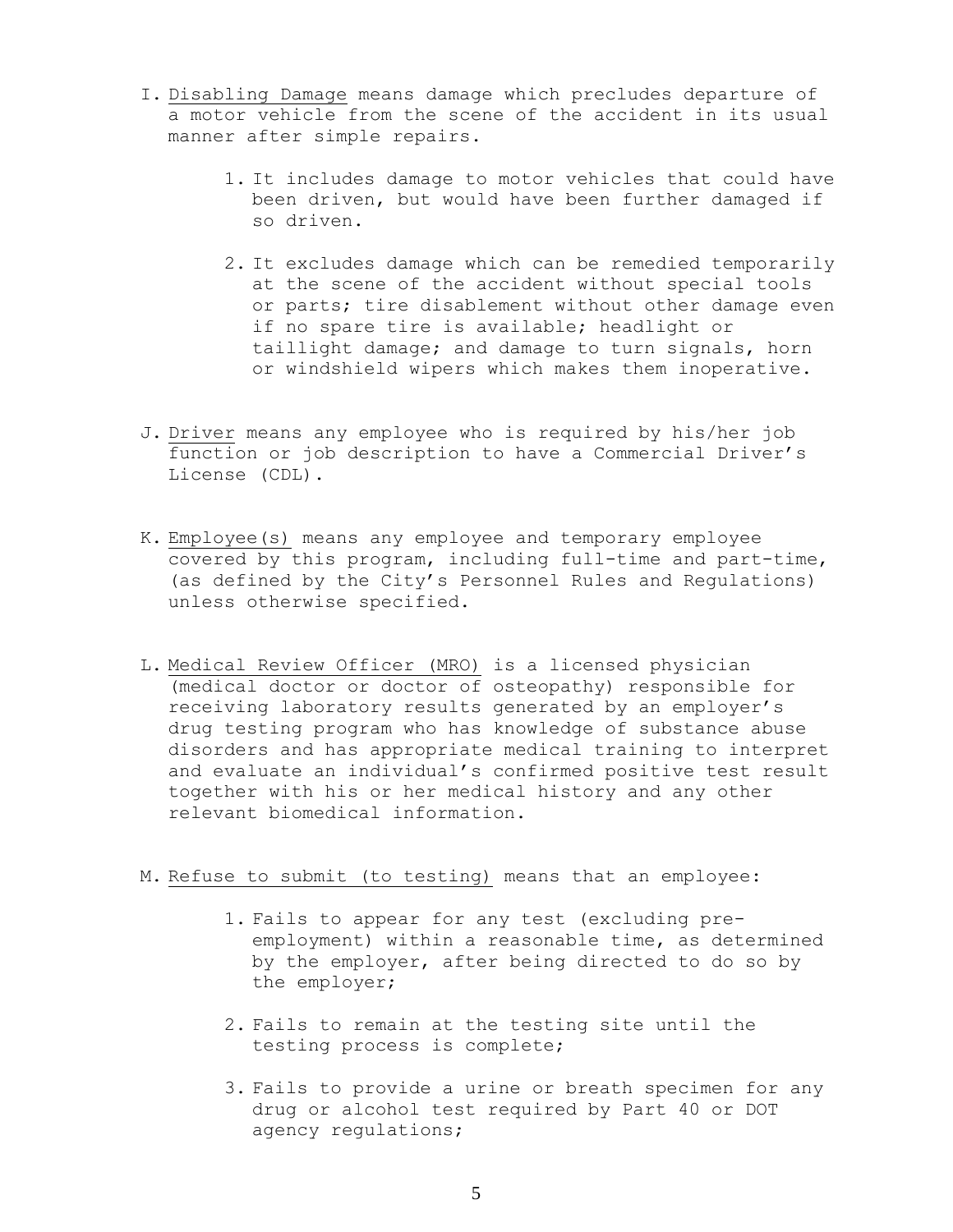- 4. In the case of a directly observed or monitored collection in a drug test, fails to permit observation or monitoring of the provision of a specimen;
- 5. Fails to provide a sufficient amount of urine or breath when directed, and it has been determined, through a required medical evaluation, that there was no adequate medical explanation for the failure;
- 6. Fails or declines to take a second test the employer or collector has directed the employee to take;
- 7. Fails to undergo a medical examination or evaluation, as directed by the MRO as part of the verification process, or as directed by the DAPM as part of the "shy bladder" or "shy lung" procedures;
- 8. Fails to cooperate with any part of the testing process (e.g., refuse to empty pockets when so directed by the collector, behave in a confrontational way that disrupts the collection process);
- 9. A report by the MRO that there is a verified adulterated or substituted test result;
- 10. In the case of a directly observed test, failure to follow the observer's instructions (raise or lower clothing and turn around in order to permit the observer to determine if there is a prosthetic or other device that could be used to interfere with the collection process);
- 11. Possessing or wearing a prosthetic or other device;
- 12. Admitting the adulteration or substitution of a specimen to the collector or MRO;
- 13. Failure or refusal to sign Step 2 of the alcohol testing form.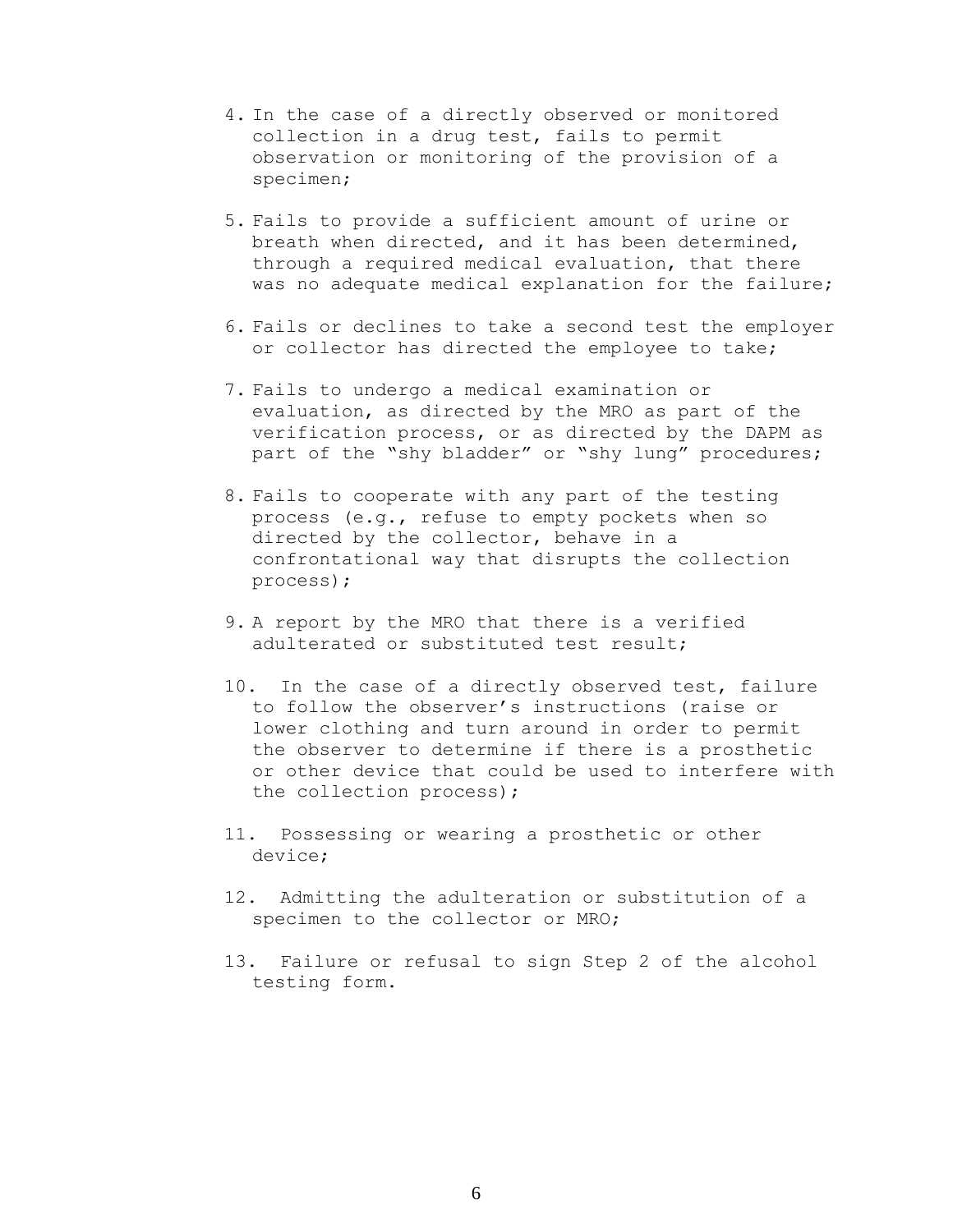- N. Safety-Sensitive Function under FMCSA 49 CFR Part 382 means commercial driver's license (CDL) holders, excluding transit employees, that perform, are ready to perform or are immediately available to perform the following on-duty functions:
	- 1. Waiting to be dispatched;
	- 2. Inspecting, servicing or conditioning any equipment, or commercial motor vehicle; or
	- 3. Controlling or driving a commercial vehicle.

City of Cheyenne's positions under this definition and FMCSA regulations:

Fleet Maintenance: Fleet Maintenance Manager, Foreman, Lube Technician, Senior Lube Technician Mechanic\*, Senior Mechanic\*, Parts Coordinator, and Welder

Forestry: Forestry Manager, Arborist, Senior Arborist, Foreman

Parks: Foreman

Sanitation/Landfill: Solid Waste Manager, Foreman, Sanitation Worker, Driver, Senior Driver, Semi-Driver, Heavy Equipment Operator, Senior Heavy Equipment Operator, Safety Coordinator

Street and Alley: Street and Alley Manager, Equipment Operator, Senior Equipment Operator, Ranch Manager, Foreman, Supervisor

- O. Safety Sensitive Function under the Federal Transit Administration (FTA)49 CFR Part 655 means any of the following duties, when performed by employees of recipients, subrecipients, operators, or contractors:
	- 1. Operating a revenue service vehicle, including when not in revenue service;
	- 2. Operating a non-revenue service vehicle, when required to be operated by a holder of a CDL;
	- 3. Controlling dispatch or movement of a revenue vehicle;
	- 4. Maintaining a revenue service vehicle or equipment used in revenue service.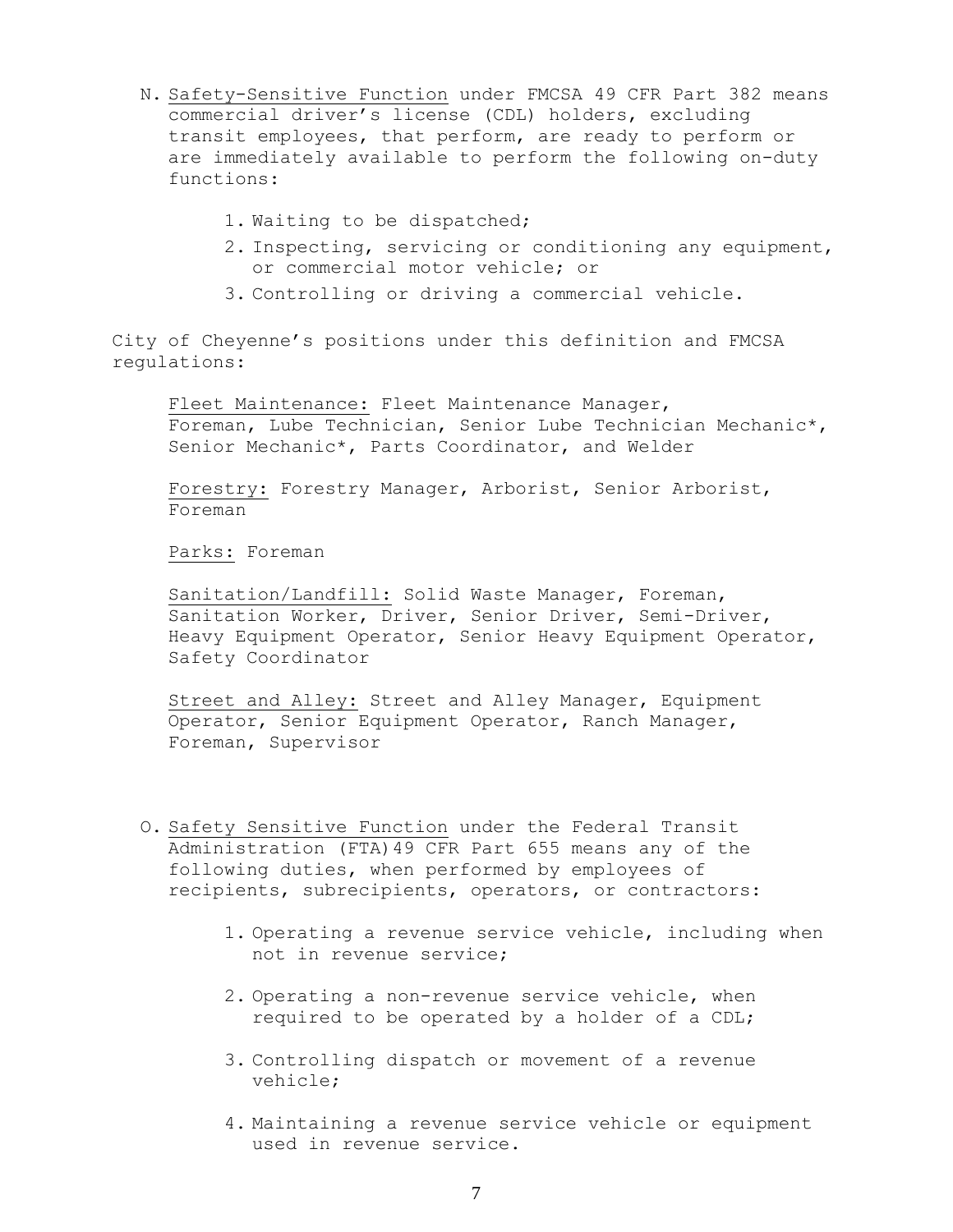City of Cheyenne's positions under this definition and FTA regulations:

Fleet Maintenance: Mechanic\*, Senior Mechanic\*

Transit: Transit Administrator, Transit Manager, Bus Drivers (Full-time and Part-time), Dispatcher/Scheduler, Dispatcher

\*Mechanics and senior mechanics that are subject to drug and alcohol testing as part of a Federal Motor Carrier Safety Administration (FMCSA) program who also provide services to the transit system are subject to FTA regulations while performing FTA-defined safety-sensitive functions. The Fleet Manager will determine which administration regulates the majority, (>50 percent)and therefore, primary.

Those employees will be subject to pre-employment and random testing under the regulatory authority of the primary administration. The regulatory authority for reasonable suspicion and post-accident testing will depend on the function being performed at the time of the incident/accident. (When a mechanic works on transit vehicles, he or she would be subject to FTA regulations. (Return-to-duty and follow-up tests will be assigned to the administration authority that generated the initial positive test)

Police Officers and Firefighters (effective 7/1/07) who are not covered by FTA or FMCSA regulations will not be sent for DOT tests. These employees will be subject to non-DOT testing.

- P. Screening Test (Initial) means, for the purpose of alcohol testing, a breathalyzer test to determine whether a driver may have a prohibited concentration of alcohol in his/her system. A screening test, for the purpose of drug testing, means an immunoassay screen to eliminate "negative" urine specimens from further consideration.
- Q. Substance Abuse Professional (SAP) means a licensed or certified physician, psychologist, social worker, employee assistance professional, or addiction counselor, or marriage and family therapist with knowledge of, and clinical experience in, the diagnosis and treatment of alcohol and controlled substances related disorders. A SAP is primarily or routinely engaged in providing or consulting about detoxification and rehabilitation treatment for controlled substance and/or alcohol abuse.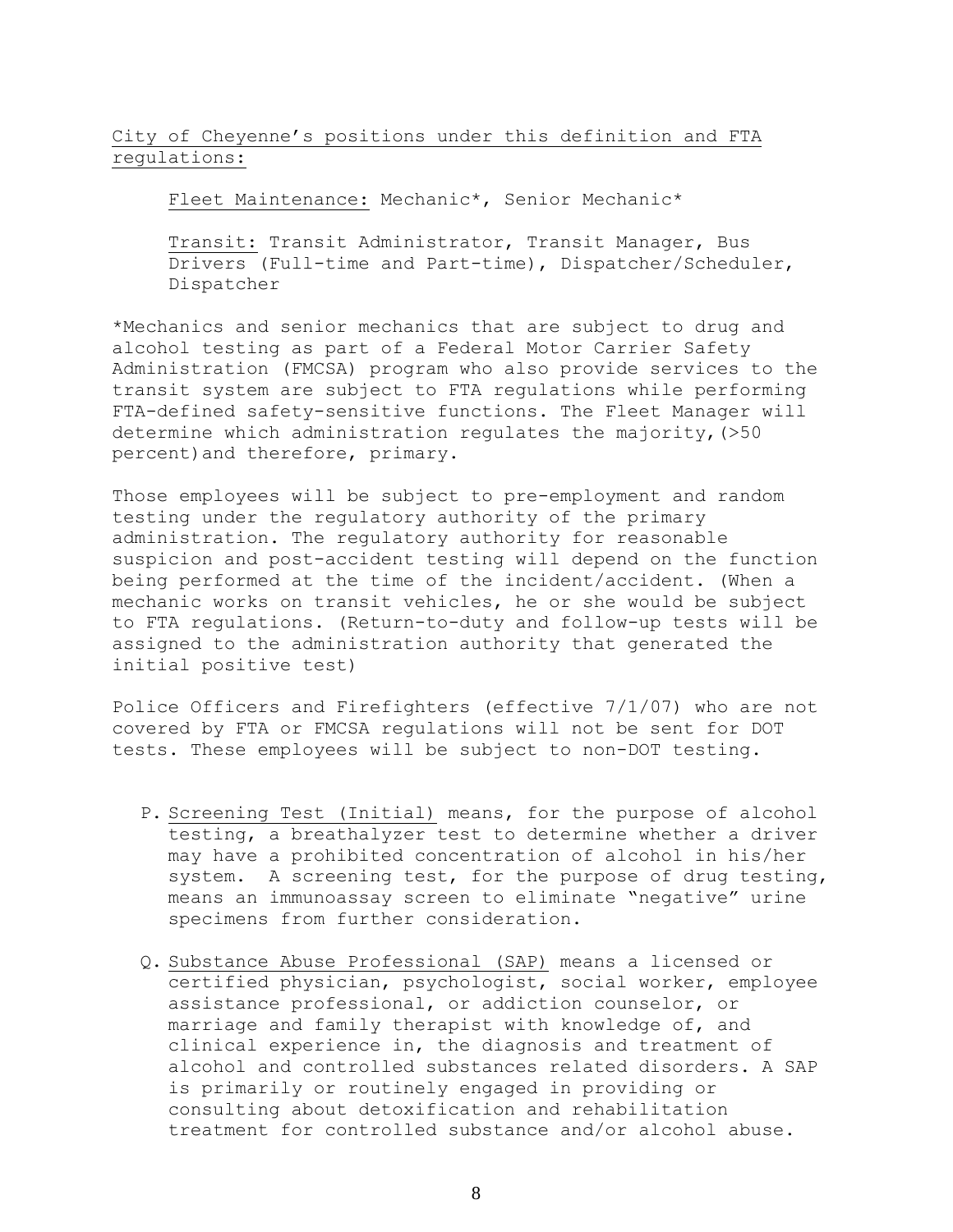## **5.0 PROHIBITED SUBSTANCES**

"Prohibited substances" addressed by this policy include the following:

### 5.1 Controlled Substances, Illegal Drugs and Alcohol

Prohibited substances, for the purposes of this program, include but are not limited to: marijuana, amphetamines, opiates, phencyclidine (PCP), cocaine, MDMA, and Heroin as well as any drug not approved for medical use by the U.S. Drug Enforcement Administration or the U.S. Food and Drug Administration. Additionally, beverages containing alcohol and prescription or non-prescription medications containing alcohol are prohibited. Covered employees may be tested for these drugs any time while at work.

## **6.0 PROHIBITED CONDUCT**

Use of any illegal drug or substance identified in Schedules I through V of Section 202 of the Controlled Substance Act (21 U.S.C. § 812), and as further defined by 21 C.F.R. §§ 1300.11 through 1300.15 and the Wyoming Controlled Substances Act, Wyo. Stat. § 35-7-1031, et seq., is prohibited at all times unless a legal prescription has been written for the substance.

Illegal use includes use of any illegal drug, misuse of legally prescribed drugs, and use of illegally obtained prescription drugs.

## 6.1 Manufacture, Trafficking, Possession and Use of Illegal Drugs

City employees are prohibited from engaging in the unlawful manufacture, distribution, dispensing, possession or use of prohibited substances while on duty and on City property, in City vehicles, in uniform (including clothing indicative of employment with the City) or while on City business. Employees who violate this provision will be subject to disciplinary action as prescribed by the City Personnel Rules and Regulations. Law enforcement shall be notified, as appropriate, where criminal activity is suspected.

## 6.2 Intoxication/Under the Influence

City employees are prohibited from being intoxicated, impaired or under the influence of a prohibited substance. Employees who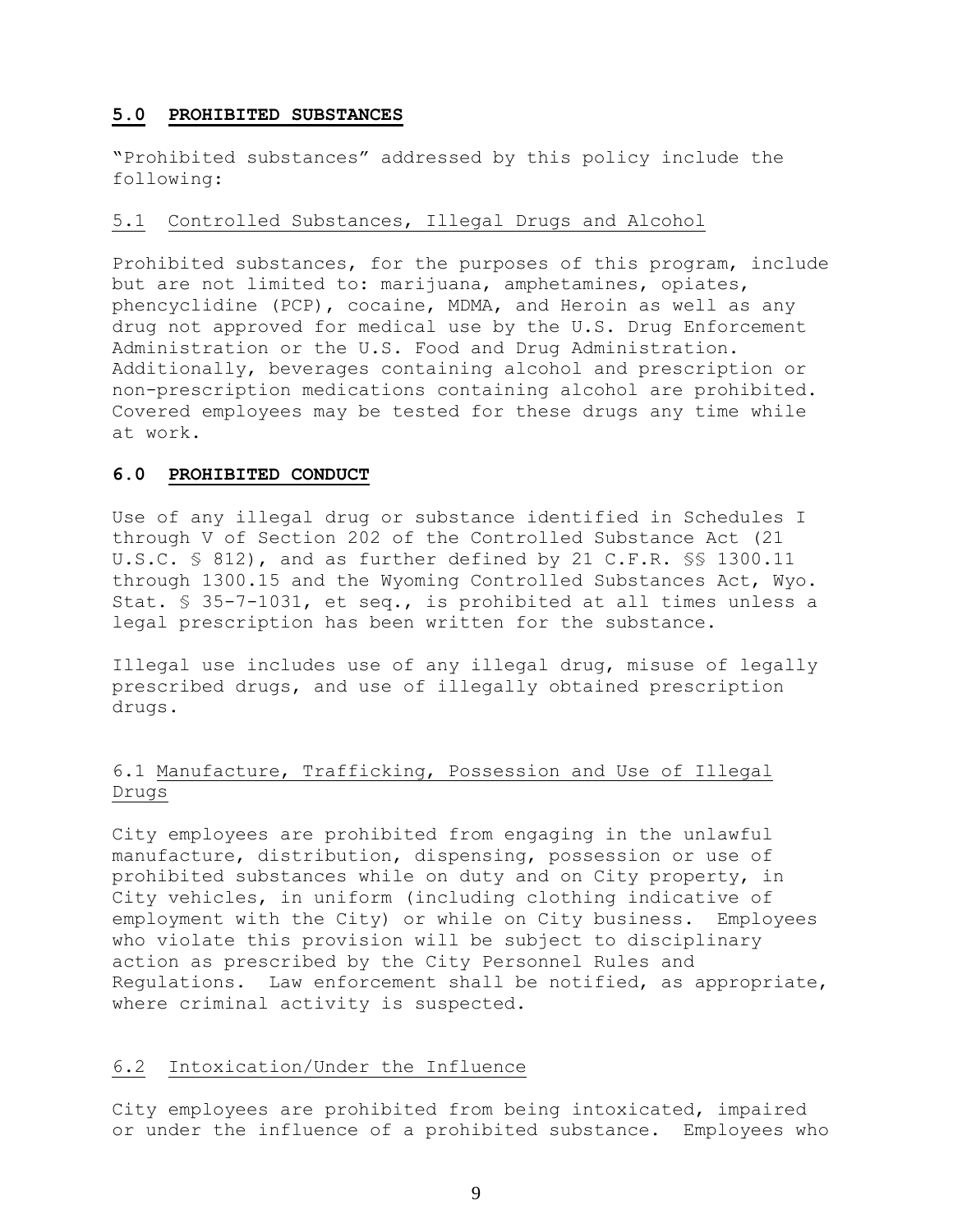are reasonably suspected of being under the influence of a prohibited substance are not fit for duty and shall be removed from driving or safety sensitive functions pending an investigation and verification of condition.

## **Safety-sensitive employees who fail or refuse a DOT drug test shall be removed from duty without pay, referred to a SAP and subject to disciplinary action as prescribed by the City Personnel Rules and Regulations.**

A drug test is considered positive if an individual has a quantifiable presence of a prohibited substance in the body above the minimum thresholds defined in 49 C.F.R Part 40, as amended.

## 6.3 Alcohol Use

No employee shall use alcohol on duty or in uniform. No employee shall use alcohol within four hours of reporting for duty, or during the hours that they are on call. Violation of these provisions is prohibited and punishable by disciplinary action as prescribed by the City Personnel Rules and Regulations; this policy is issued under City's authority.

No employee will be allowed to report for duty within four hours of using alcohol. No employee will be allowed to remain on duty when his/her ability to drive a CMV or perform assigned safetysensitive functions is adversely affected by alcohol or when his/her breath alcohol concentration is 0.02 or greater as indicated by a breath alcohol test. The concentration of alcohol is expressed in terms of grams of alcohol per 210 liters of breath as measured by an evidential breath testing device.

Employees with a BAC of 0.02 or greater and less than 0.04 will be removed from safety sensitive duty for 8 hours or until a retest results in a concentration of less than 0.02. Failure to comply with this provision shall result in disciplinary actions prescribed by the City Rules and Regulations. Any employee who tests positive, subject to disciplinary action under the City Personnel Rules and Regulations. (Chapter XII,§ 4).

Employees with a BAC of 0.04 or greater will be referred to a SAP for evaluation and will be removed from duty immediately, will be required to submit to a return to duty test and/or undergo treatment, as prescribed by the SAP, before returning to duty.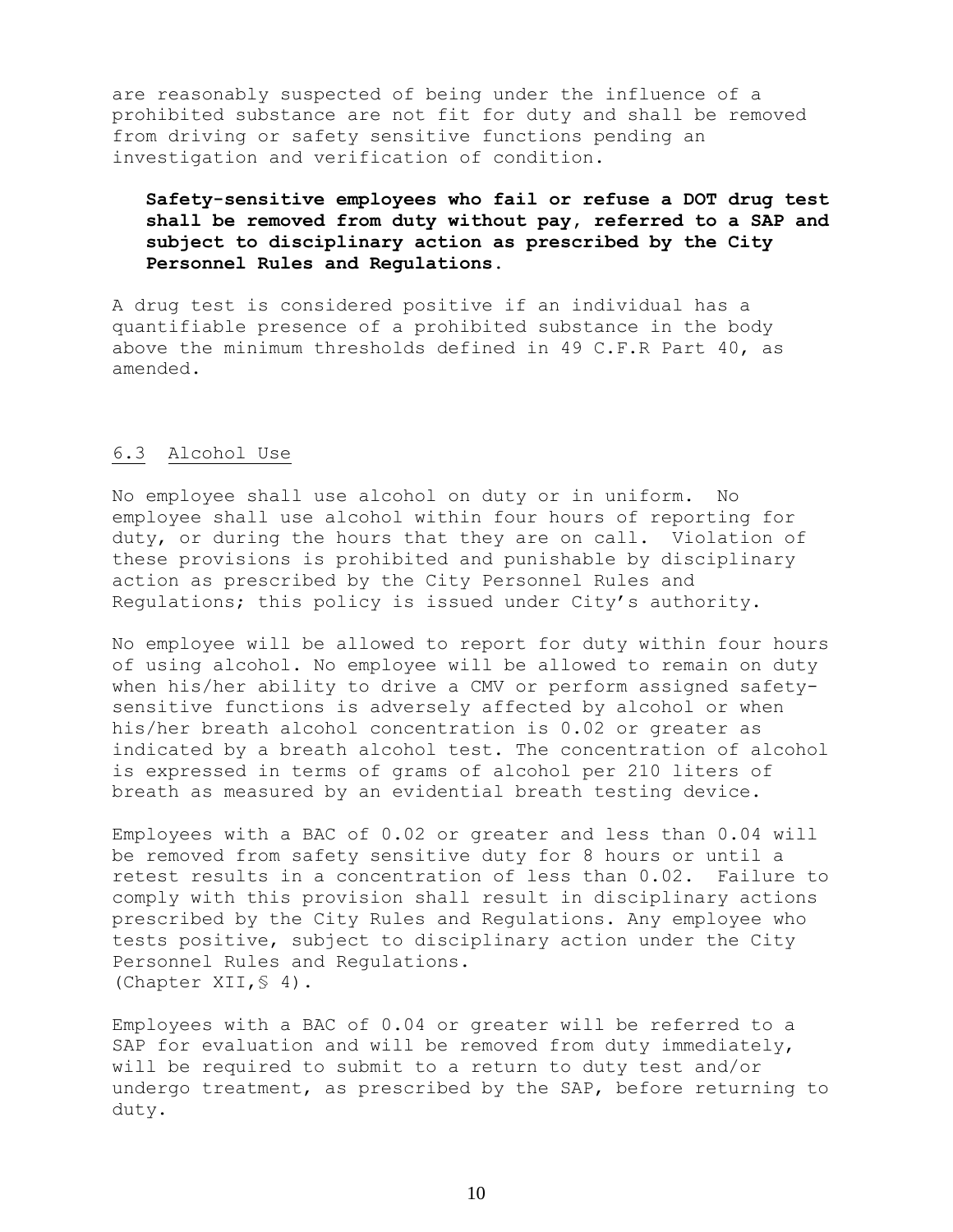## 6.4 Compliance with Testing Requirement

All drivers, as defined in  $S$  4.0(j), and employees performing safety-sensitive function, as defined in  $\S$  4.0(n) and (o), will be subject to urine drug testing and breath alcohol testing. Any employee who refuses to comply with a request for testing may be removed from duty, subject to disciplinary action as prescribed by the City Personnel Rules and Regulations.

A dilute specimen is a specimen with creatinine and specific gravity values that are lower than expected for human urine. If the test is reported as a DILUTE POSITIVE, the test will be treated as a verified positive test result. If the test is reported as NEGATIVE DILUTE, the employee will be required to take another test and the results of the second test will be accepted. The retest will not be conducted under direct supervision.

#### 6.5 Commercial Driver License's Penalty on a Positive Test

Effective September 30, 2005, any City employee with a CDL license with a confirmed positive alcohol or drug test will be subject to the FMCSA Federal disqualifying Violations shown in Appendix C and Appendix D attached hereto. Any employee's who test positive is subject to disciplinary action under the City Personnel Rules and Regulations. (Chapter XII, § 4).

#### 6.6 Treatment Requirements

All employees are encouraged to make use of the available resources for treatment for alcohol misuse and illegal drug use problems. Full-time employees with positive drug or alcohol test results, and those who have an alcohol test result of 0.02 or greater, however, will be required to submit to testing upon return to duty as set forth in § 7.6. Full-time employees with positive drug or alcohol test results who complete a prescribed treatment program or obtain a release from a substance abuse professional will be subjected to follow-up testing as prescribed in § 7.7.

The City may make future employment of full-time employees contingent upon participation in and successful completion of a treatment program. The cost of any treatment or rehabilitation services will be paid for by the full-time employee or his/her insurance provider subject to the health insurance policy provisions. Full-time employees will be allowed to take accumulated sick leave, vacation leave and Family and Medical Leave Act leave to participate in the prescribed rehabilitation program.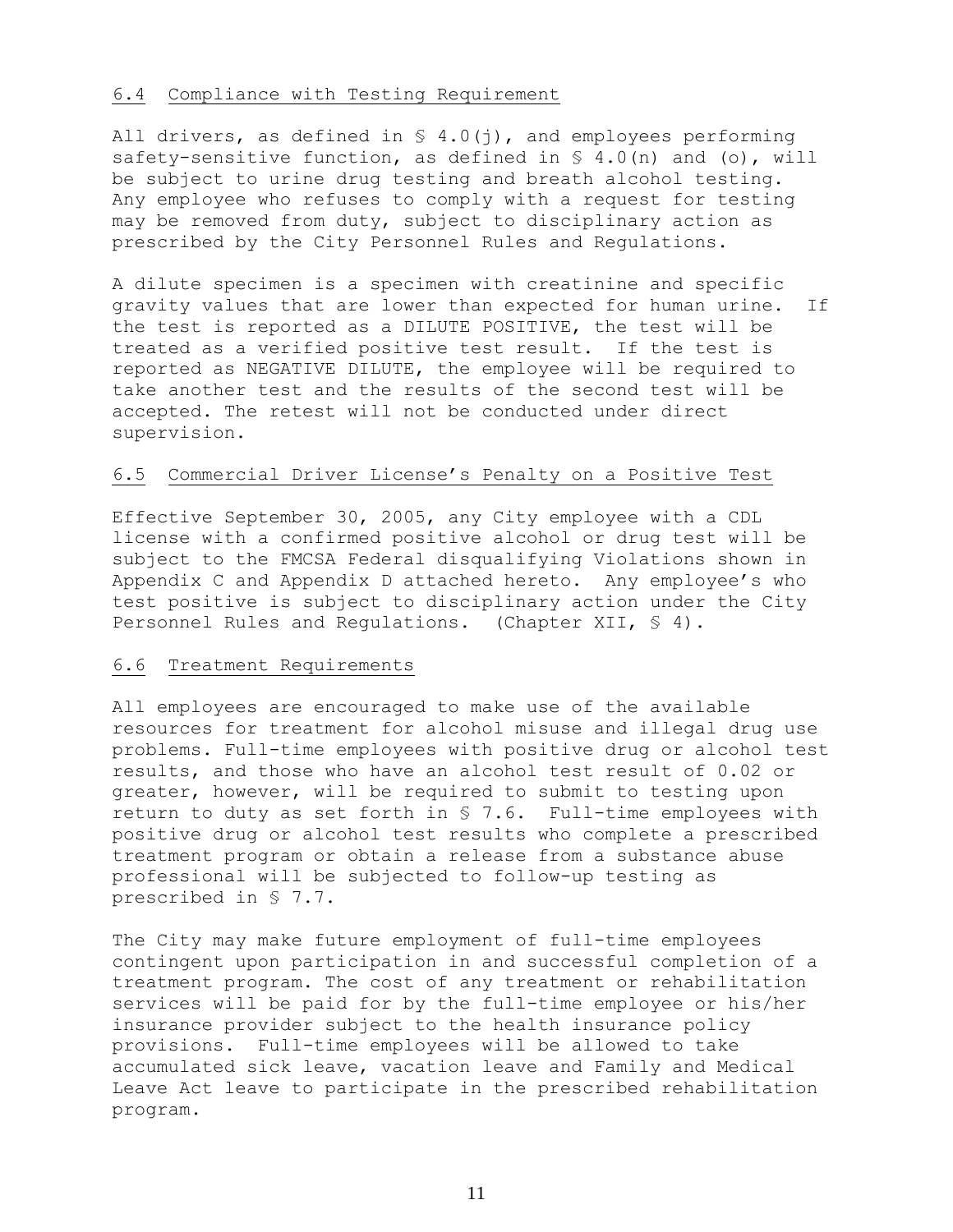Part-time employees who test positive are subject to disciplinary action under the City Personnel Rules and Regulations pertaining to part-time employees. (Chapter XII, § 4).

Any employee who refuses or fails to comply with City requirements for treatment, after care or return to duty shall be subject to disciplinary action as prescribed by the City Personnel Rules and Regulations.

Employees who make self-referrals (e.g., no management involvement or positive results) will be allowed to take accumulated sick leave and vacation leave to participate in a treatment program. The cost of any treatment or rehabilitation services will be paid for by the full-time employee and/or his/her insurance provider subject to the health insurance policy provisions.

#### 6.7 Notifying the City of Criminal Drug Conviction

All employees are required to notify the City of any criminal drug statute conviction for a violation occurring in the workplace within five days of such conviction. Failure to comply with this provision shall result in disciplinary action as prescribed by the City Personnel Rules and Regulations.

#### 6.8 Proper Application of the Policy

The City is dedicated to assuring the fair and equitable application of this substance abuse policy. Therefore, supervisors are required to use and apply all aspects of this policy in an unbiased and impartial manner. Any supervisor who knowingly disregards the requirements of this policy, or who is found to deliberately misuse the policy in regard to subordinates, shall be subject to disciplinary action, up to and including termination. A notice regarding substance abuse testing shall be posted in conspicuous locations on City premises. This policy shall be made available to employees and job applicants in the Human Resource office.

#### **7.0 TESTING PROCEDURES**

Analytical urine drug testing and breath testing for alcohol may be conducted when circumstances warrant (done under the City's authority) or as required by Federal regulations. All drivers and employees performing safety-sensitive functions shall be tested pre-employment, at random, for a reasonable suspicion and following an accident as outlined in §§ 7.3 and 7.4 of this policy. Additionally, all drivers and employees performing safety-sensitive functions will be tested prior to returning to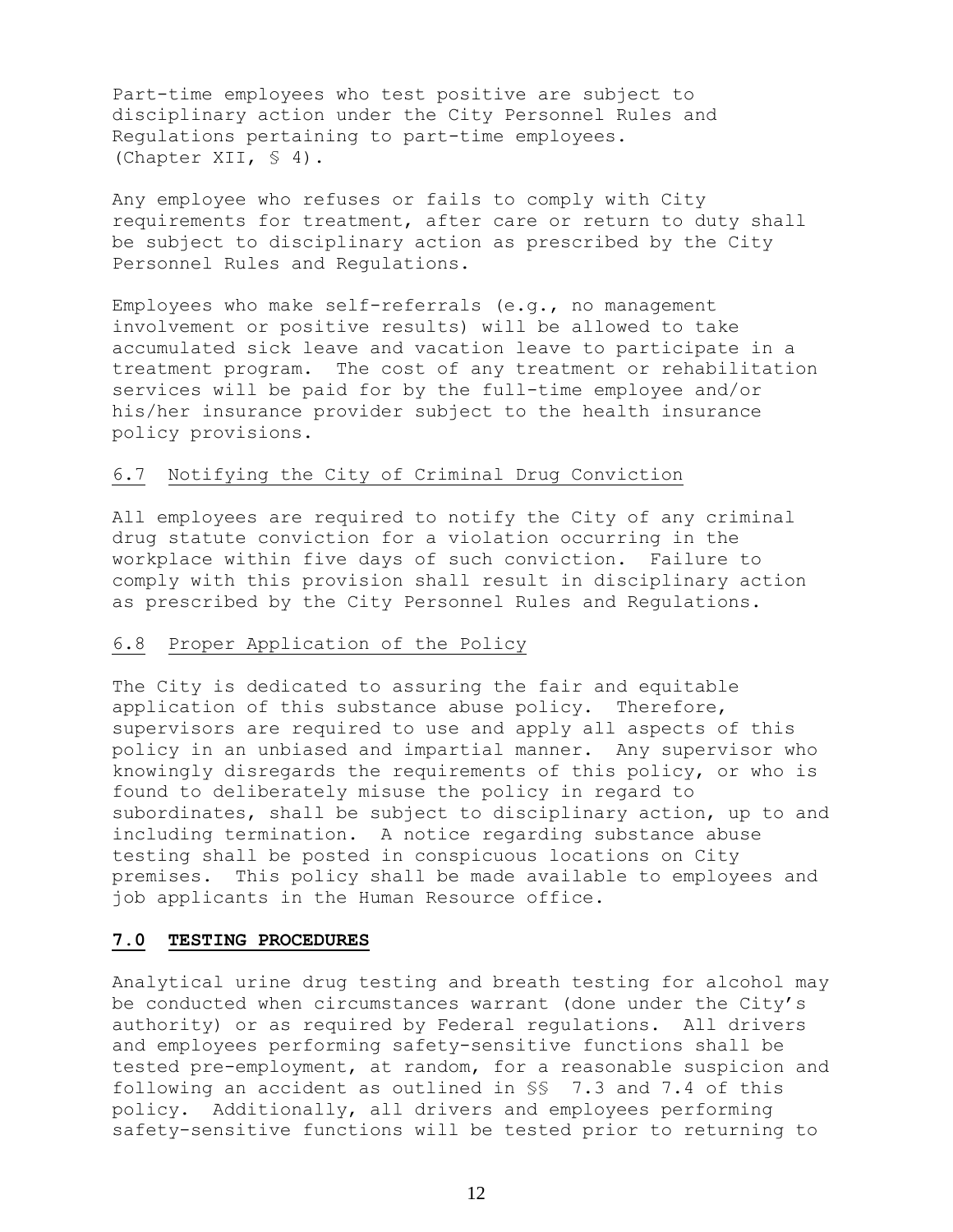duty after failing a drug or alcohol test, after receiving an alcohol test result of 0.04 or greater, and after completion of the SAP's recommended treatment program.

Employees who return to work after failing a drug test shall be subject to follow-up testing on a random, unannounced basis. Follow-up testing will be conducted for a period of one to five years, with at least six tests performed during the first year.

Testing shall be conducted in a manner to assure a high degree of accuracy and reliability and using techniques, equipment, and laboratory facilities which have been approved by the U.S. Department of Health and Human Services (DHHS). All testing will be conducted consistent with the procedures set forth in 49 C.F.R. Part 40, as amended.

The drugs that will be tested for include marijuana, cocaine, opiates, semi-synthetic opiates, amphetamines, phencyclidine, MDMA, and Heroin. An initial drug screen will be conducted on each urine specimen. For those specimens that are not negative, a confirmatory Gas Chromatography/Mass Spectrometry (GC/MS) test will be performed. The test will be considered positive if the amounts present are above the minimum thresholds established in 49 C.F.R. Part 40, as amended.

In instances where there is a reason to believe an employee is abusing a substance other than the five drugs listed above, the City reserves the right to test for additional drugs under the City's own authority using standard laboratory testing protocols.

Tests for breath alcohol concentration (BAC) will be conducted utilizing a National Highway Traffic Safety Administration (NHTSA) approved evidential breath testing device (EBT) operated by a trained breath alcohol technician (BAT). If the initial test indicates an alcohol concentration of 0.02 or greater, a second test will be performed to confirm the results of the initial test. An employee who has a confirmed alcohol concentration of 0.02 or greater, but less than 0.04, will be removed from safety sensitive duty for 8 hours or until a retest results in a concentration of less than 0.02. Failure to comply with this provision shall result in disciplinary actions prescribed by the City Rules and Regulations.

An alcohol test result of 0.02 or greater, but less than 0.04 will result in an employee's removal from duty. His/her absence will be considered an unexcused absence from work subject to City disciplinary procedures as set forth in the City Personnel Rules and Regulations. An alcohol concentration of 0.04 or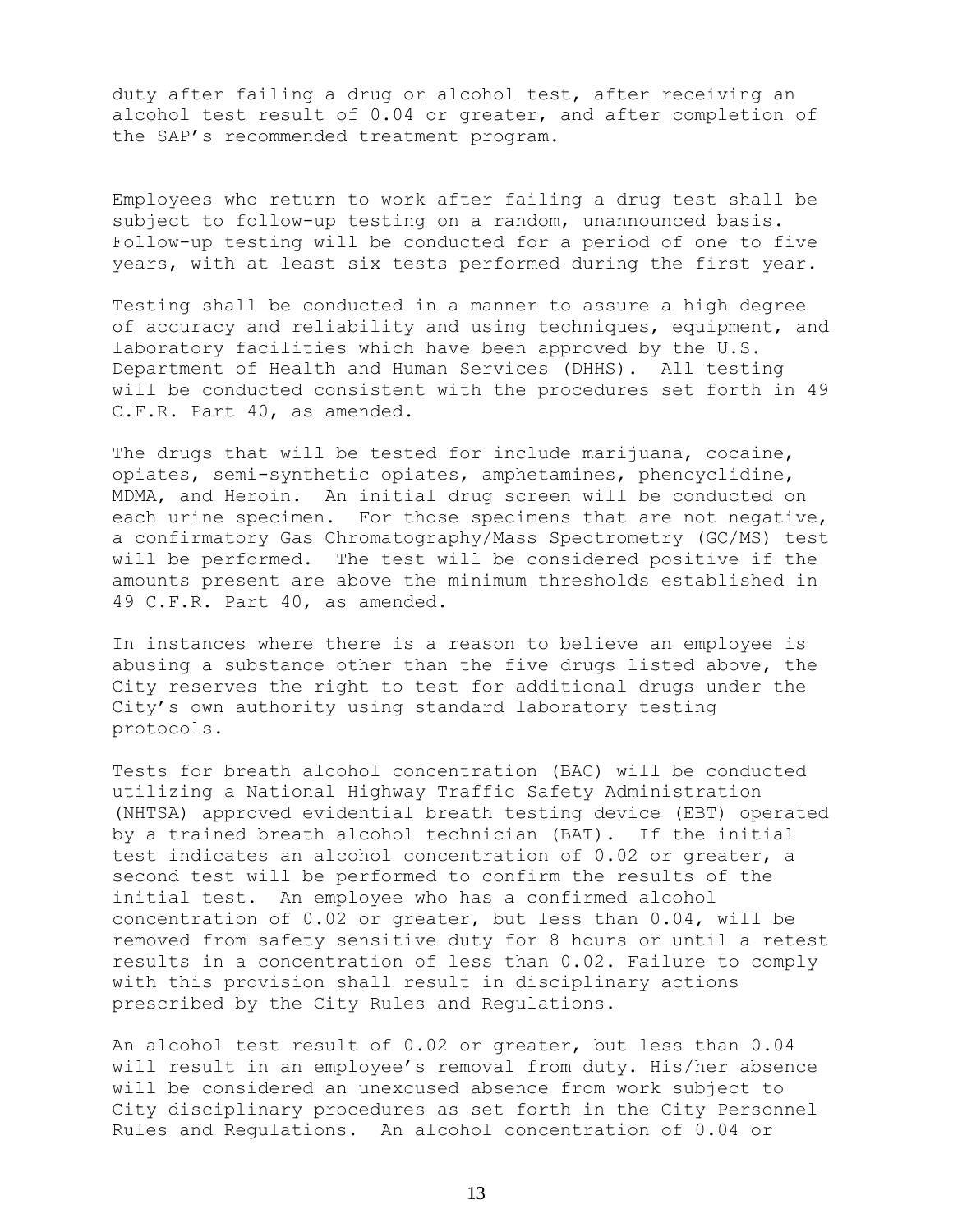greater will be considered a positive alcohol test, in violation of this policy, and in violation of the requirements set forth in the FHWA and FTA regulations. A concentration of 0.04 or greater will result in the employee being referred to a SAP for evaluation.

When an employee tests positive on an initial drug test, the test results will be reviewed by a Medical Review Officer (MRO). The MRO will evaluate the drug test results and speak with the employee to determine what, if any, substances consumed or ingested by the employee could have contributed to a positive result. The employee may request that the MRO initiate a confirming test on the split sample. The MRO does not evaluate employees or refer them to treatment programs. The SAP evaluates employees with positive results. The MRO and the SAP will not be the same person.

Any employee with a confirmed positive drug or alcohol test will be removed from his/her position, informed of education and rehabilitation programs available, and referred to a Substance Abuse Professional (SAP) for assessment. A positive drug and/or alcohol test will also result in disciplinary action as prescribed by the City Personnel Rules and Regulations.

Failure to provide a breath or urine specimen in alcohol and drug testing constitutes a refusal under this policy. Failure to undergo a medical evaluation as required by the MRO or DER for drug and alcohol testing constitutes a refusal under this policy. Failure to permit monitoring or observation under drug testing constitutes a refusal under this policy. Failure to take a second test as directed by the collector or employer under drug testing is a refusal under this policy. Refusal to sign the certification at Step 2 of the ATF constitutes a refusal under this policy.

A covered employee who fails or refuses a drug test will cease performing a safety-sensitive function immediately and an applicant who fails or refuses a pre-employment drug test will be referred to a substance abuse professional.

The City affirms the need to protect individual dignity, privacy, and confidentiality throughout the testing process.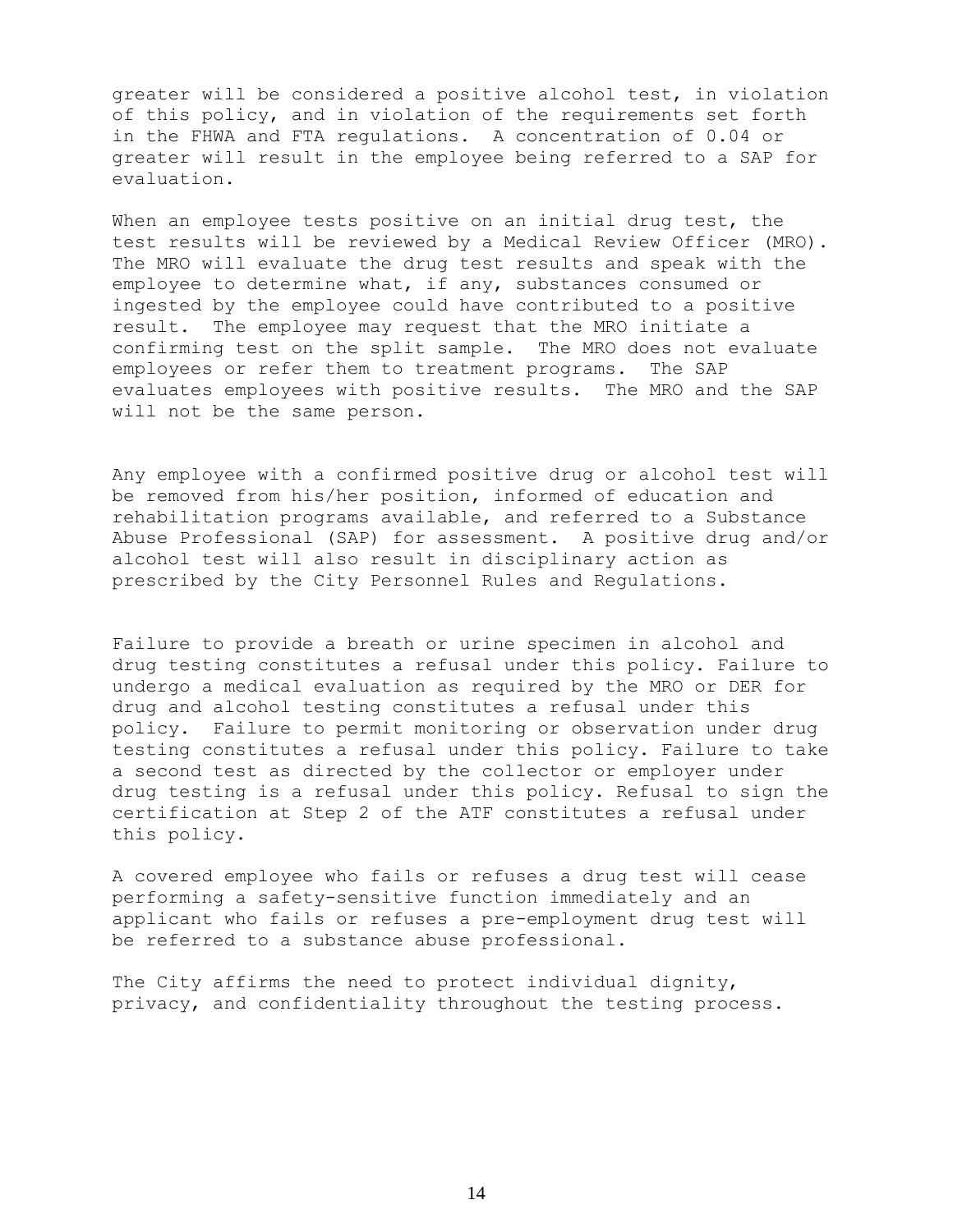### 7.1 Employee Requested Confirmation Testing

Any employee who questions the results of a required drug test under §§ 7.2 through 7.7 of this policy may request that an additional test be conducted. This test must be conducted at a different DHHS-certified laboratory. The test must be conducted on the split sample. The employee pays the costs for confirmation testing unless the result of the split sample invalidates the result of the original test. The method of collecting, storing, and testing the split sample will be consistent with the procedures set forth in 49 C.F.R. Part 40, as amended.

The employee's request for a split sample test must be made to the Medical Review Officer (MRO) within 72 hours of notice of the original sample's verified positive test result. Requests after 72 hours will only be accepted if the delay was due to documentable facts that were beyond the control of the employee.

## 7.2 Pre-Employment Testing

All new employees for positions with the City of Cheyenne, may be subject to pre-employment drug testing (under the City's own authority) and is required for those performing safety sensitive duties. Employees transferring into a safety sensitive position or a position that requires a CDL, or employees who have been off work for more than 90 consecutive days who plan to return to a safety sensitive function, must first undergo urine drug testing immediately following an offer of employment, transfer, or return to work. The applicant must receive a negative drug test result prior to employment or transfer. There is no preemployment testing for alcohol.

Failing a pre-employment drug test will disqualify an applicant for employment for a period of 12 months (done under the City's authority). Evidence of the absence of drug dependency from a Substance Abuse Professional that meets with the approval of the City and a negative pre-employment drug test will be required prior to further consideration for employment. DOT employers from the previous two years will be contacted concerning previous drug testing results.

A covered employee who has not performed a safety-sensitive duty for 90 consecutive days AND has been out of the random testing pool shall take a pre-employment drug test with a verified negative response before returning to safety-sensitive duties.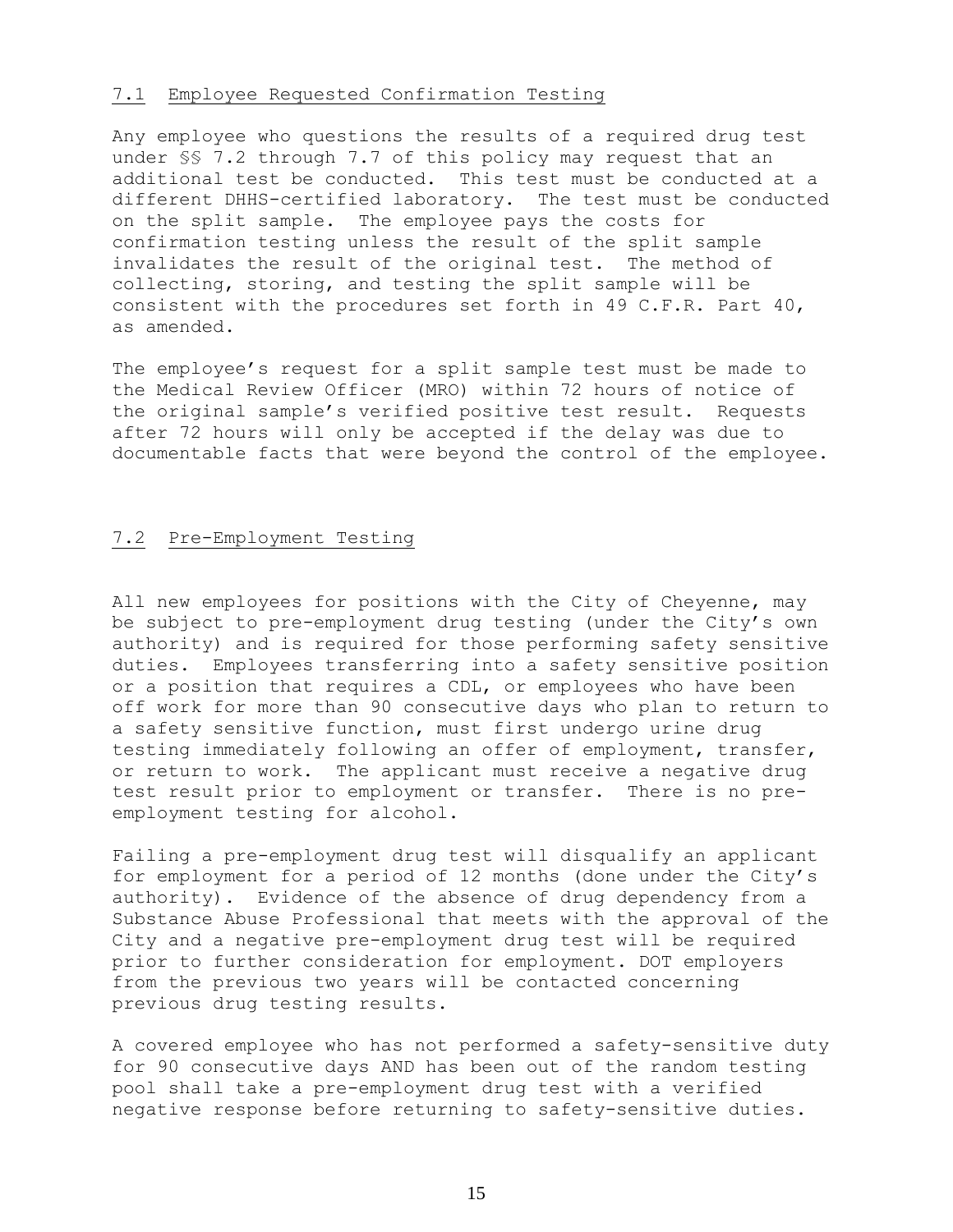Prior to hiring an employee, the City must contact any former employers for whom the prospective employee performed a safetysensitive function. A copy of the information which must be obtained for employees covered under Part 382 is contained in Appendix C of this policy. A prospective employee who failed a DOT drug test within the last two years and did not successfully complete a program prescribed by an SAP, is ineligible for employment with the City.

The cost for the assessment and any subsequent treatment will be the sole responsibility of the individual. The pre-employment test will be the responsibility of the City.

## 7.3 Reasonable Suspicion Testing

All employees may be subject to a fitness for duty evaluation and urine and breath alcohol testing when there are reasons to believe that drug or alcohol use is adversely affecting job performance. A reasonable suspicion referral for testing will be made on the basis of documented objective facts and circumstances which are consistent with the short-term effects of substance abuse or alcohol misuse. Examples of reasonable suspicion include, but are not limited to the following:

- A. Physical signs and symptoms consistent with prohibited substance use or alcohol misuse.
- B. Evidence of the manufacture, distribution, dispensing, possession or use of controlled substances, drugs, or other prohibited substances, or the possession or use of alcohol on City property or during City business or in a manner that affects job performance.

Reasonable suspicion referrals must be made by a supervisor who is trained to detect the signs and symptoms of drug and alcohol use and who reasonably concludes that an employee may be adversely affected or impaired in his/her work performance due to possible prohibited substance abuse or alcohol misuse. Reasonable suspicion alcohol testing is only permissible just before, during, and after the performance of safety-sensitive duties.

#### 7.4 Post-Accident Testing

Each employee will be required to undergo urine and breath testing if they are involved in an accident while driving a City vehicle that results in a fatality. This includes all employees with CDL's that are on-duty and any other employees performing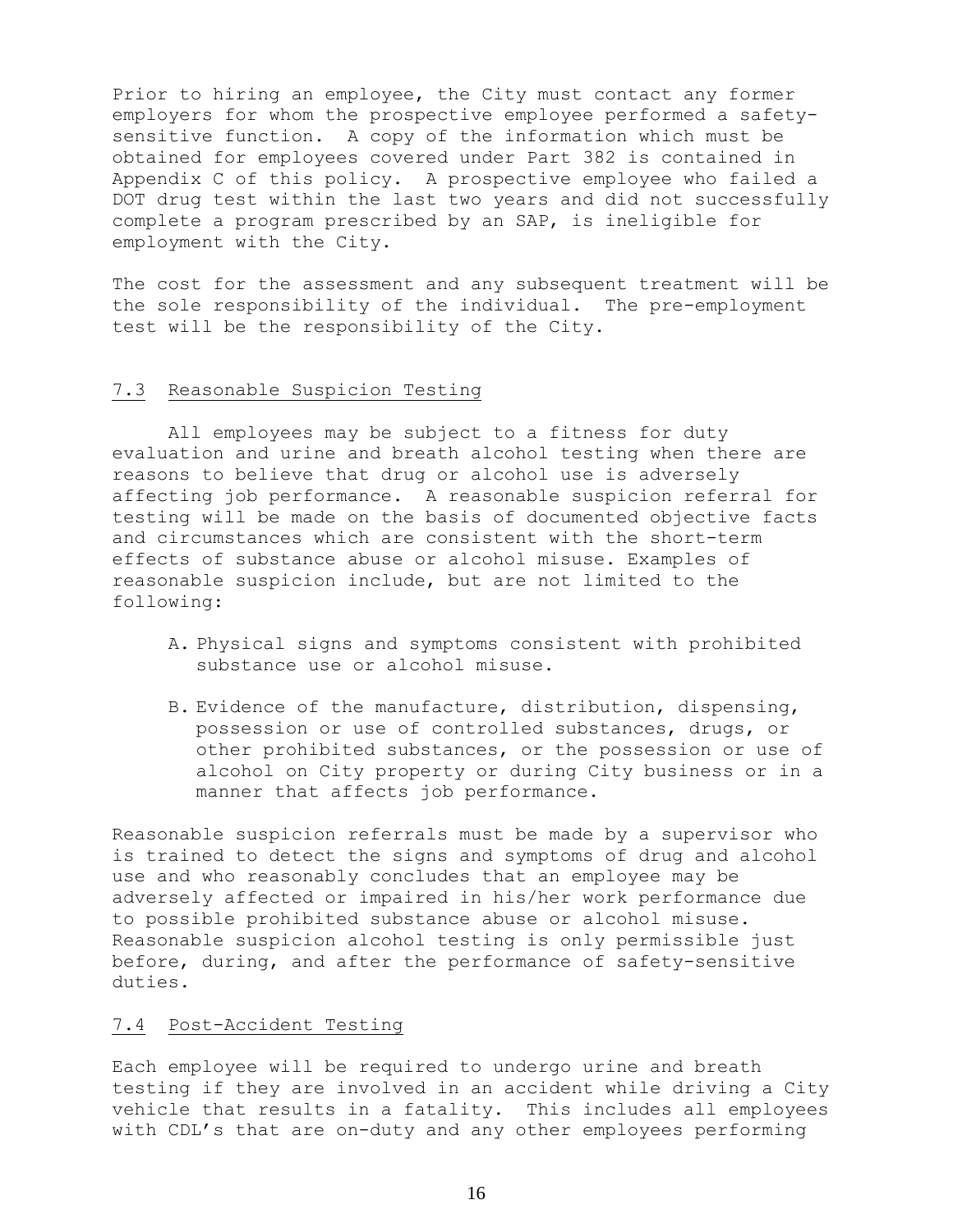safety sensitive functions, as defined in  $\S$  4.0(n) and (o), whose performance could have contributed to the accident.

In addition, a post-accident test will be conducted if:

- A. An accident results in injuries requiring transportation to a medical treatment facility;
- B. An accident results in one or more vehicles incurring disabling damage which requires towing from the site; or
- C. For employees covered under Part 382, when the driver receives a citation under State or local law for a moving traffic violation arising from the accident; or
- D. Employees tested under this provision will include all employees, not only personnel with CDLs, and any employee performing a safety-sensitive function who could have contributed to the accident. This determination shall be made based on the facts and circumstances surrounding the accident.

For FTA accidents, the FTA Rule Requirement states: As soon as practicable following an accident not involving the loss of human life in which a mass transit vehicle is involved, the employer shall drug and alcohol test each covered employee operating the mass transit vehicle at the time of the accident unless the employer determines, using the best information available at the time of the decision, that the covered employee's performance can be completely discounted as a contributing factor to the accident. The employer shall also drug and alcohol test any other covered employee whose performance could have contributed to the accident, as determined by the employer using the best information available at the time of the decision.

Employees subject to post-accident testing, as indicated above, will be tested as soon as possible, but not to exceed eight hours for alcohol testing and 32 hours for drug testing. A driver or employee performing a safety-sensitive function who is involved in an accident must refrain from alcohol use for eight hours following the accident or until he/she undergoes a postaccident alcohol test.

A driver or employee performing a safety-sensitive function subject to post-accident testing will be removed from duty and will receive leave with pay until a result is received. If a test comes back as a positive result refer to 8.0 Employee Assessment of this policy.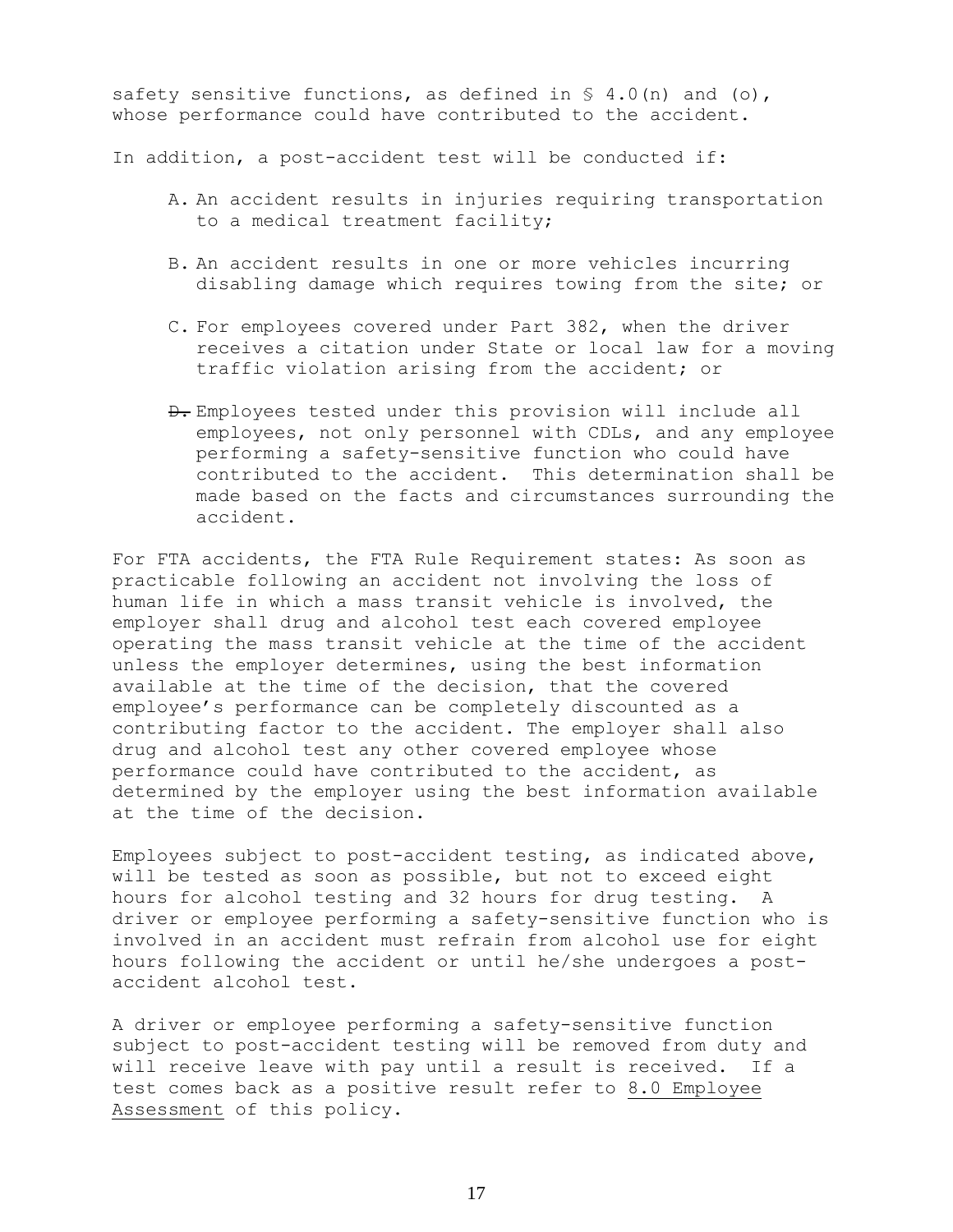A covered employee who is subject to post-accident testing who fails to remain readily available for such testing, including notifying the employer or the employer representative of his or her location if he or she leaves the scene of the accident prior to submission to such test, may be deemed by the employer to have refused to submit to testing.

An employee who is involved in an accident must report the accident to his/her supervisor as soon as possible.

An attempt will be made to complete the post-accident alcohol test within two hours of the accident and, if unsuccessful, the reason will be documented. If still unable to perform the test within eight hours, the reason will also be documented. Postaccident testing is stayed while an employee assists in resolution of the accident or receives medical attention following the accident.

## 7.5 Random Testing

All drivers and employees performing safety-sensitive functions will be subject to random, unannounced testing. The selection of employees for random drug and/or alcohol testing will be made using a scientifically valid method that ensures each employee will have an equal chance of being selected each time selections are made. To the extent permitted by law, random testing shall be conducted, at a minimum, on 25% of the average staff on an annualized basis for drug tests and 10% for alcohol tests. FMCSA'S minimum random testing rate is 25% for drug tests and 10% for alcohol tests. The random tests will be unannounced and spread throughout the year. All tested employees will be placed back into the pool and, therefore, subject to repeat testing. Random tests will be conducted during the employee's regular hours of work. Random tests will be unannounced and immediate. Employees may be tested for drugs anytime while on duty. Employees selected for random testing will report immediately to the testing site. Random alcohol testing is only permissible just before, during, and after the performance of safetysensitive duties. Random tests will be conducted on all days during which safety-sensitive functions are performed.

## 7.6 Return-to-Duty Testing

All drivers and employees performing safety-sensitive functions who previously tested positive on a drug or alcohol test must test negative (below 0.02 for alcohol) and be evaluated and released to duty by a Substance Abuse Professional (SAP) before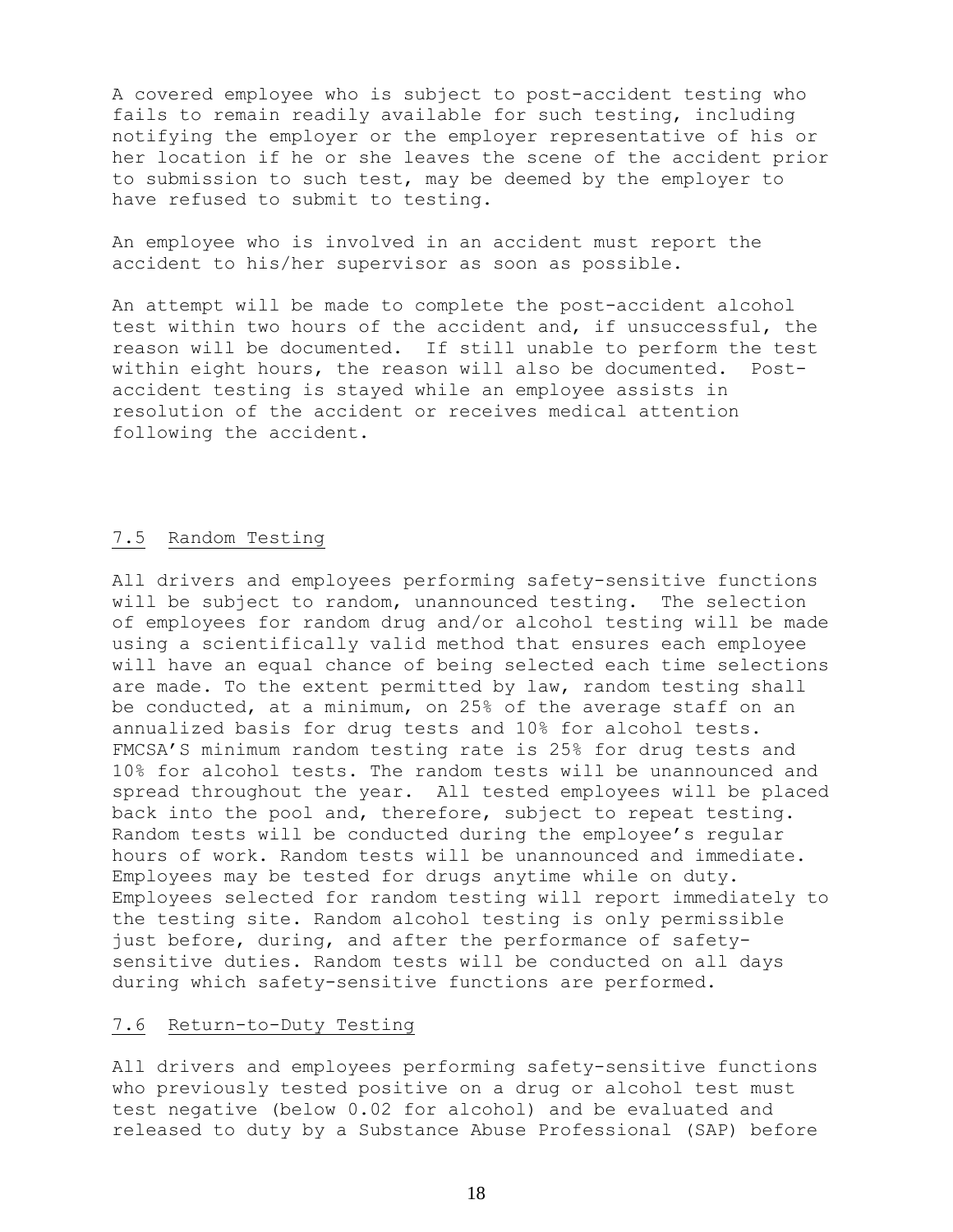returning to work. Failure to comply with this provision shall result in disciplinary actions prescribed by the City Rules and Regulations.

Employees performing non safety-sensitive functions who previously tested positive on a drug or alcohol test must test negative (below 0.02 for alcohol) prior to returning to work.

## 7.7 Follow-up Testing

Drivers and employees performing safety-sensitive functions will be required to undergo frequent unannounced random urine and/or breath alcohol testing upon returning to duty after testing positive for drugs and/or alcohol, completing a recommended treatment program and being released by a SAP. The follow-up testing will be performed for a period of up to five years with a minimum of six tests to be performed the first year. Followup testing will be conducted during the employee's regularly scheduled hours of work.

## 7.8 Split Sample

If the specimen is determined to be positive the employee has the option of having the split sample tested at another lab at their own expense. Should the second test invalidate the first the City will reimburse the employee for the cost of the second test.

#### 7.9 Alcohol Tests

Breath tests for alcohol below 0.02 are considered negative. Tests of 0.02 or greater but less than 0.04 require the employee to be removed from safety-sensitive service for 8 hours or until a retest results in a concentration of less than 0.02. The retest shall be conducted under City authority. Tests indicating 0.04 or greater require the employee to cease performing a safety-sensitive function immediately and referred to a SAP for evaluation. The employee must follow the SAP's treatment schedule and pass a return to duty test prior to commencing work activities. For alcohol results between 0.02 and 0.039, retests conducted after eight hours will be done under City authority.

#### **8.0 EMPLOYEE ASSESSMENT**

Any safety-sensitive employee who tests positive for the presence of illegal drugs or alcohol above the minimum thresholds set forth in 49 C.F.R. Part 40, as amended, will be referred for evaluation by a Substance Abuse Professional (SAP). The SAP will evaluate each employee to determine what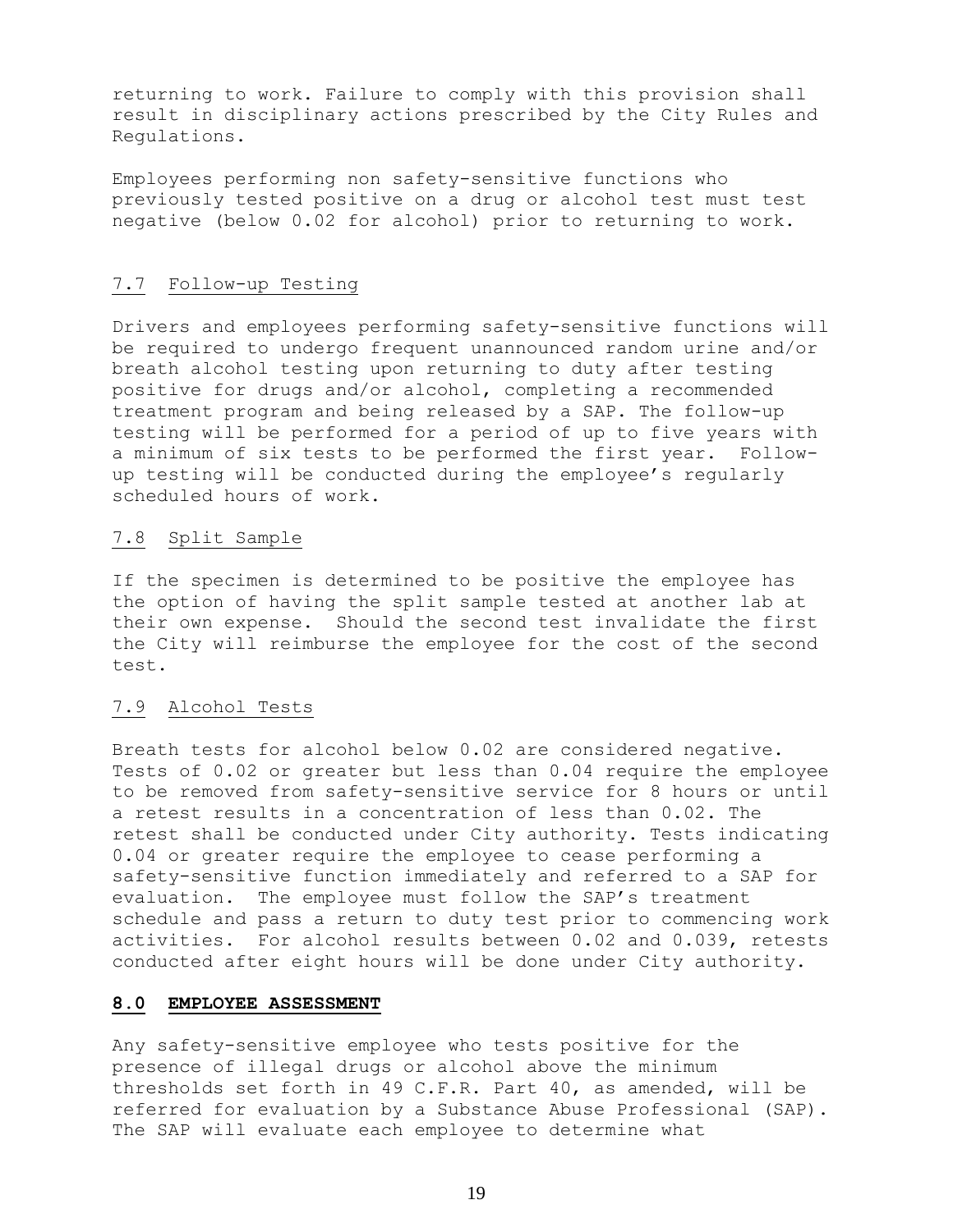assistance, if any, the employee needs in resolving problems associated with prohibited drug use or alcohol misuse.

Assessment by a SAP or participation in an approved Employee Assistance Program does not shield an employee from disciplinary action or guarantee employment or reinstatement with the City. The City Personnel Rules and Regulations govern the penalties for performance-based infractions and violations of the drug and alcohol policy.

If a driver or employee performing a safety-sensitive function is allowed to return-to-duty, he/she must:

- A. Properly follow the rehabilitation program prescribed by the SAP;
- B. Test negative on a return-to-duty drug and/or alcohol test; and
- C. Be subject to unannounced follow-up tests for a period of up to five years.

The cost of any treatment or rehabilitation services will be paid for by the full-time employee and/or his/her insurance provider subject to the health insurance policy provisions. Employees will be allowed to take accumulated sick leave, vacation leave, and Family and Medical Leave Act leave to participate in the recommended rehabilitation program.

#### **9.0 RE-ENTRY CONTRACTS**

Employees who re-enter the work force must agree to a re-entry contract. That contract may include, but is not limited to:

- A. A release to work statement from the Substance Abuse Professional;
- B. A negative test for drugs and/or alcohol;
- C. An agreement to unannounced frequent follow-up testing for a period of one to five years with at least six tests performed the first year;
- D. A statement of expected work-related behaviors; and
- E. An agreement to follow specified after care requirements with the understanding that violation of the re-entry contract is grounds for termination.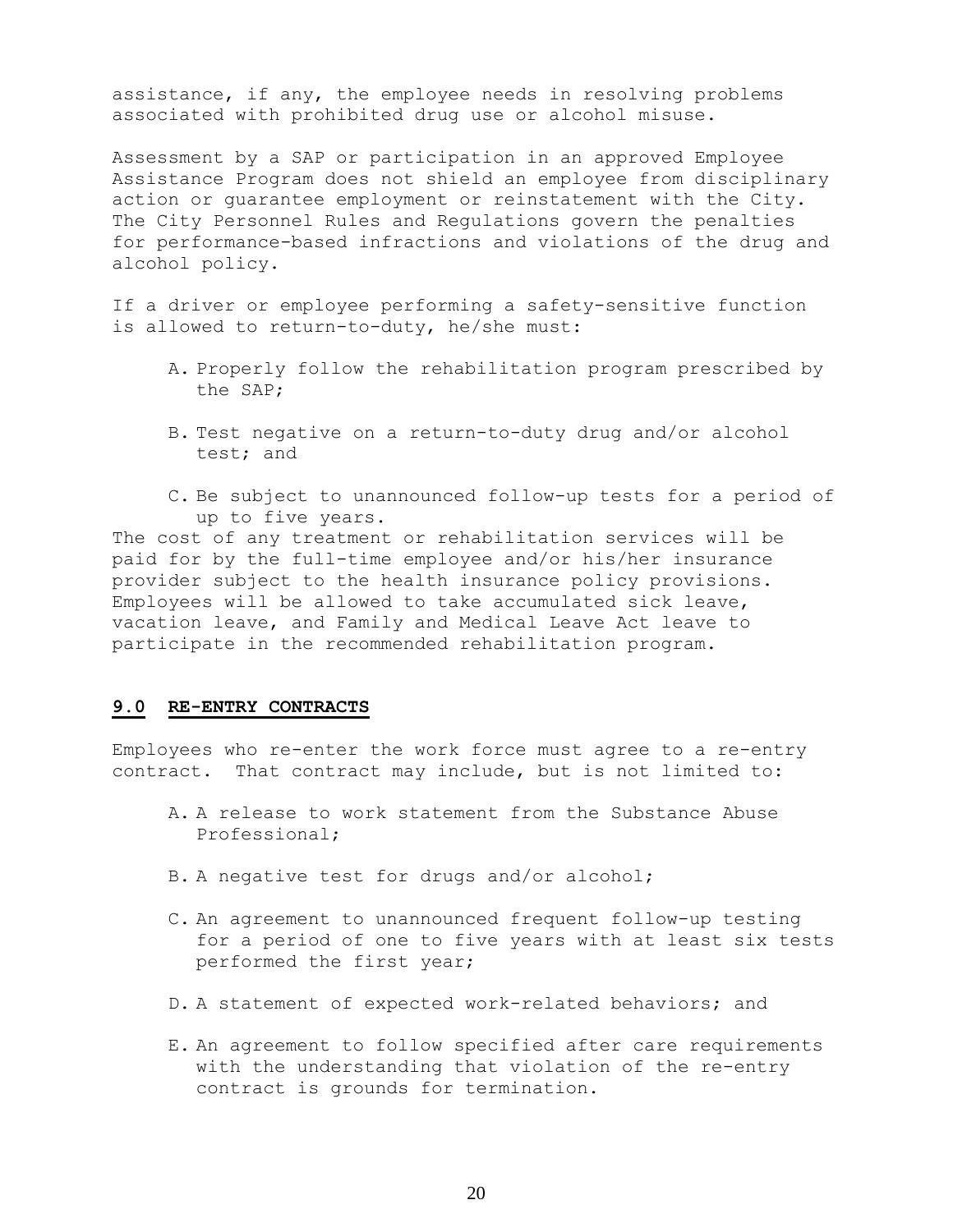#### **10.0 DESIGNATED EMPLOYER REPRESENTATIVES**

Any employee with questions regarding this policy or any other aspect of the drug-free workplace act should contact the following City employees who are more specifically designated in Appendix A:

- A. The City Human Resource Department
- B. The City Risk Management Department

### **11.0 MAINTENANCE OF RECORDS**

All information from an applicant's or an employee's drug and alcohol tests will be confidential to the extent required by law.

Records will be maintained in a secure manner so that disclosure of confidential information to unauthorized persons does not occur. Record retention will follow the following schedule:

- A. Five years for a verified positive controlled substance test result and alcohol test results indicating an alcohol concentration of 0.02 or greater; documentation of refusal to take required tests.
- B. Two years for collection and training records.
- C. One year for negative or canceled tests.
- D. Three years for alcohol test results indicating concentrations of less than 0.02.

#### **12.0 SUPERVISOR AND EMPLOYEE TRAINING**

Supervisors will annually receive two hours of training in the detection and reporting of substance abuse and subsequent reasonable suspicion testing and locations for testing as provided in § 7.3 of this policy.

Employees will annually receive one hour of training on the requirements of this policy, and controlling Federal regulations.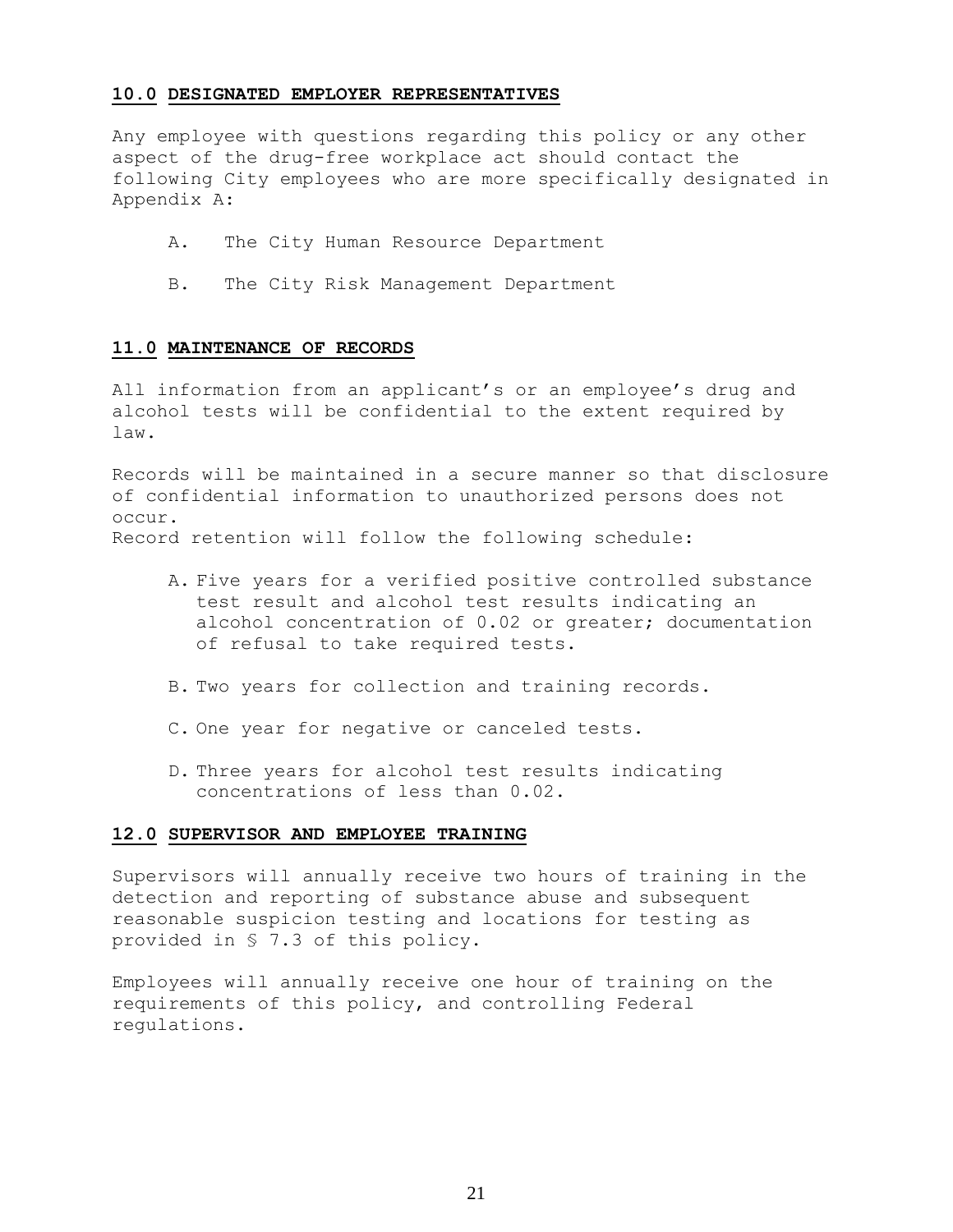## **13.0 EMPLOYEE ASSISTANCE PROGRAM**

The City of Cheyenne will make an employee assistance program available (EAP) that is designed to assist employees with personal or behavior problems. Employees may contact:

> Post and Associates Jerry Post, Psy.D. 1401 Airport Pkwy., Suite 240, Cheyenne, WY <http://www.wyeap.org/cheyenne/> 307-632-7771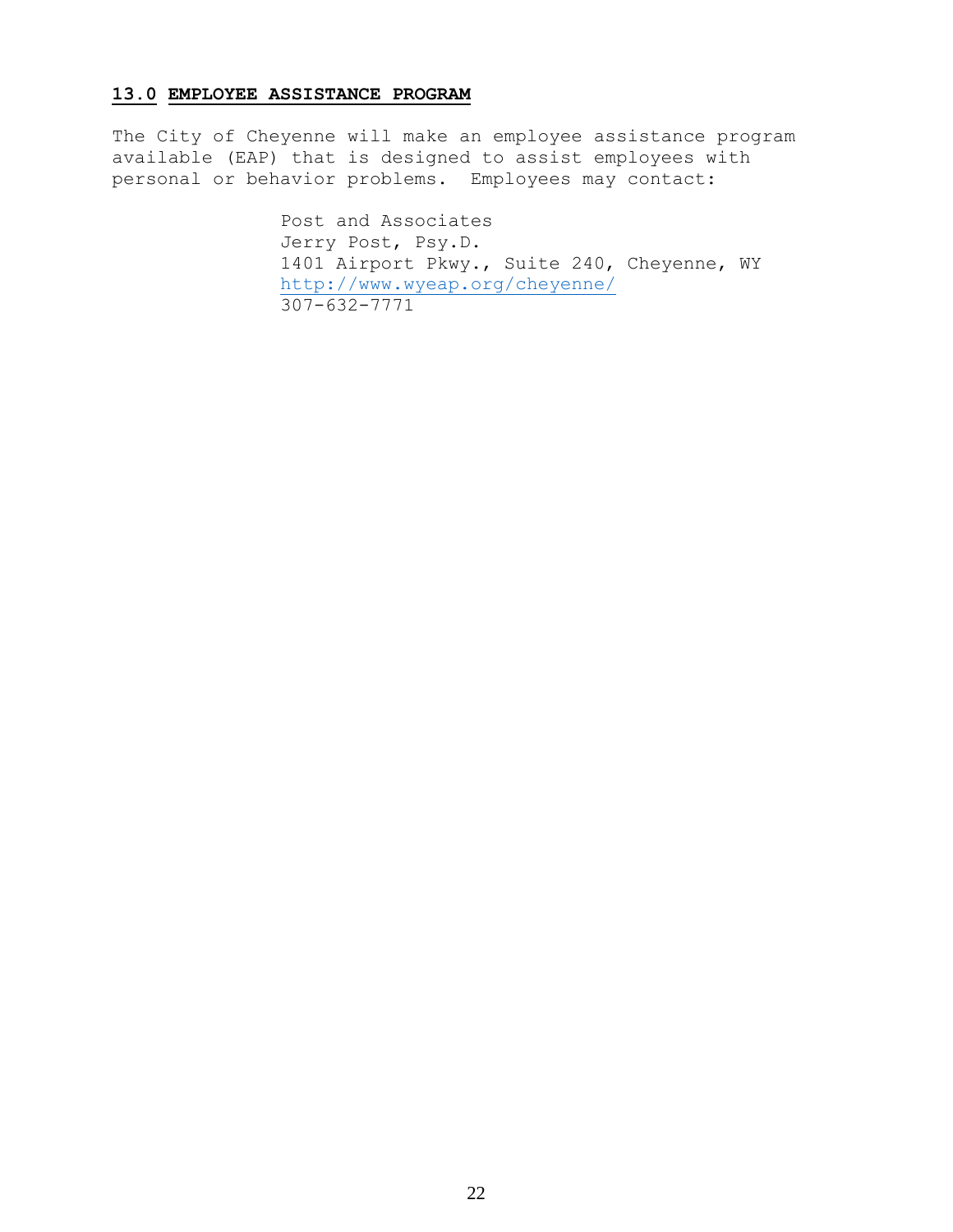### **APPENDIX A**

## **Designated Employer Representatives**

#### **Human Resources**

Darrin Hass, Director of Human Resources Tammy Bartlett, Human Resource Specialist

Louise Waldo, Human Resource Specialist Julia Lebeck, Human Resource Specialist Benefits

## **Risk Management**

Mike Wilkinson, Safety Manager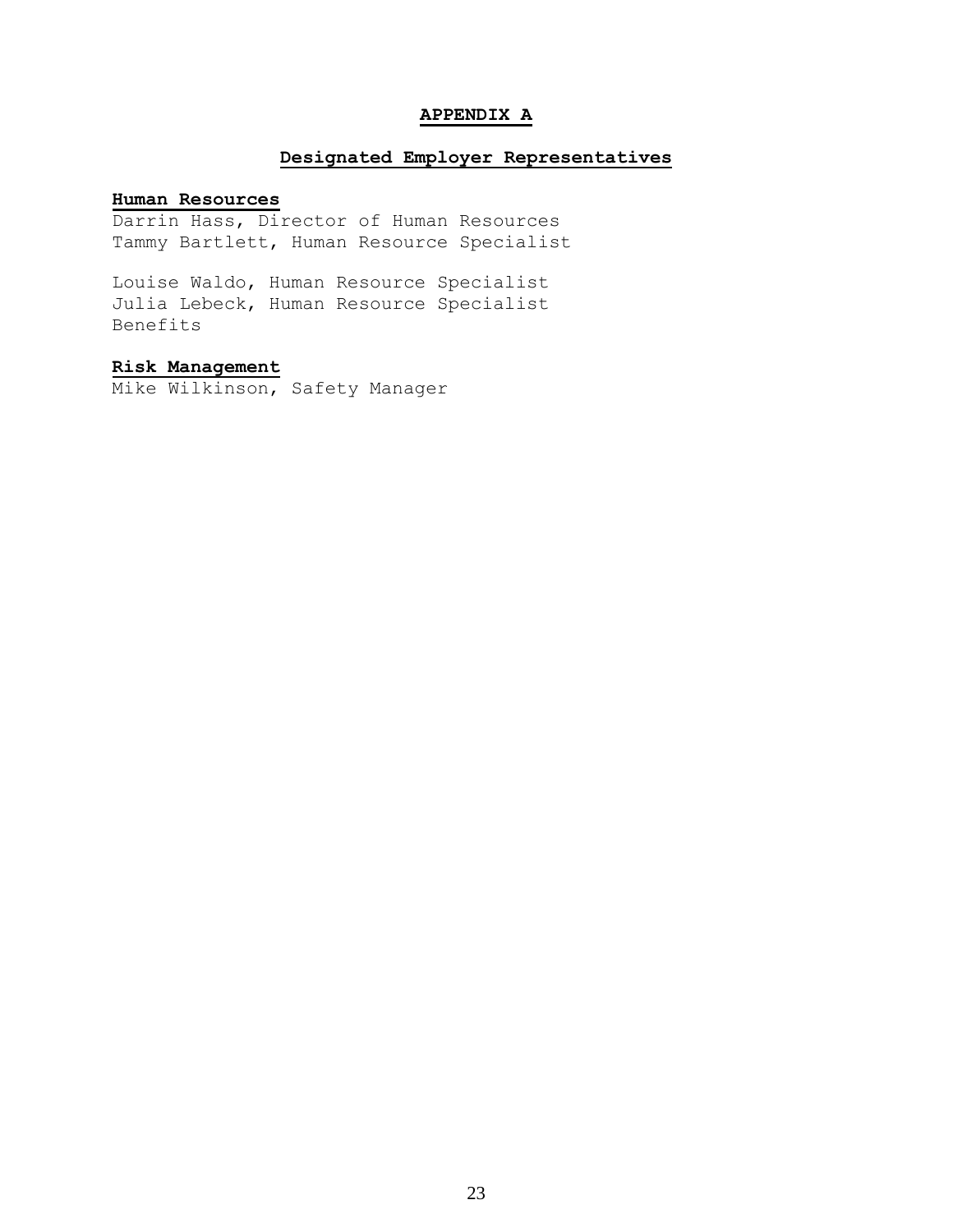## **APPENDIX B**

SUBSTANCE ABUSE PROFESSIONALS

Behavioral Health, UMC East 2508 Olive Drive Cheyenne, WY 82001 633-7370

Fleming & Associates 1001 West 31st St. Cheyenne, WY 82001 634-6883

Peak Wellness Center 2526 Seymour Ave. Cheyenne, WY 82001 634-9653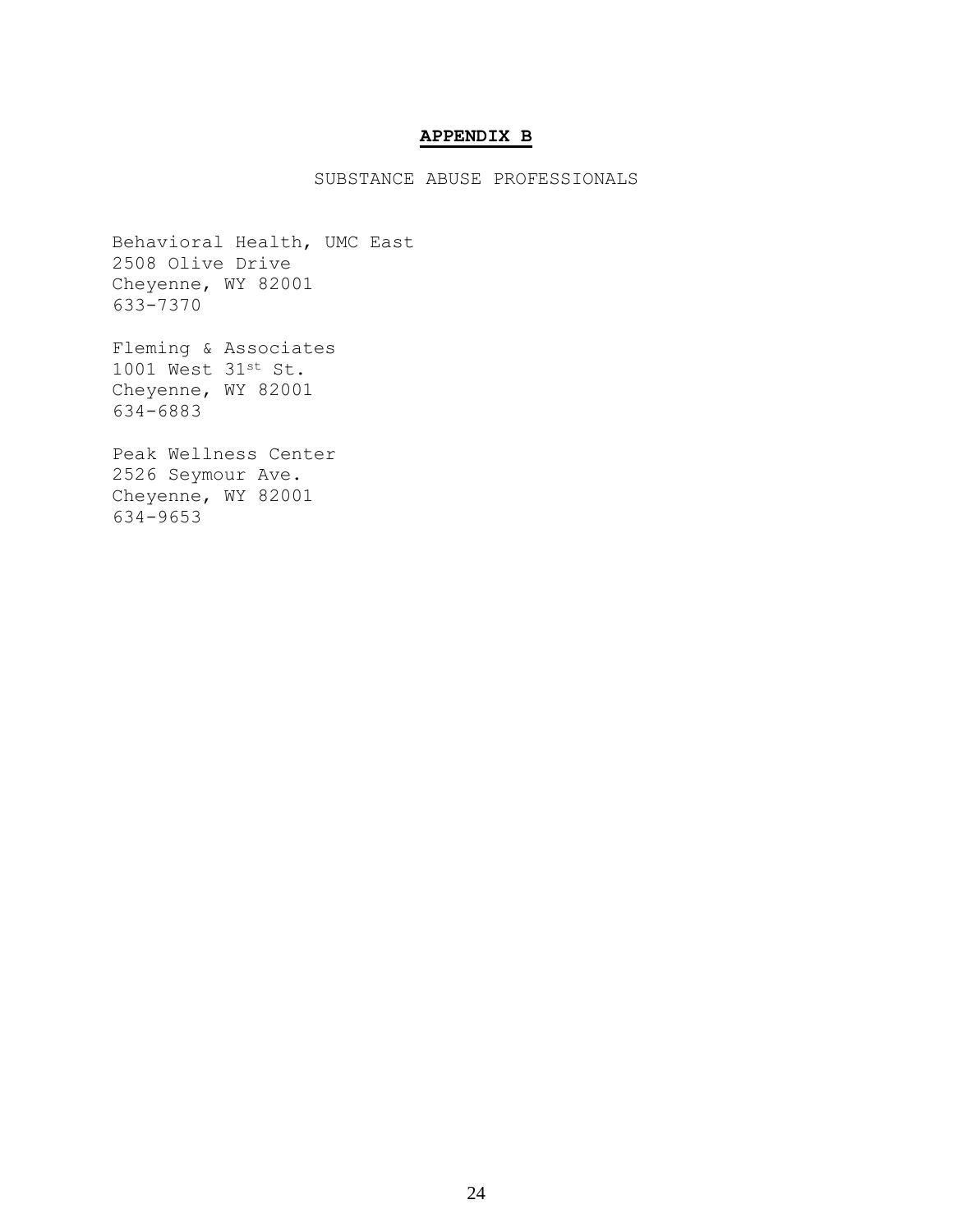## **APPENDIX C**

## Federal Disqualifying Violations

State must take action to disqualify commercial drivers for specific time periods after a driver commits certain violations. Some violations require disqualification after a single conviction and other violations require more than a single conviction before a disqualification is imposed. The specific Disqualifying violations are summarized in the tables that follow. New disqualifying violations addressed in the Motor Carrier Safety Improvement Act of 1999 are provided separately.

Under the rule issued by FMCSA on July 31, 2002, states must adopt these new requirements no later than September 30, 2005.

|                                                                                                                                                                           | Violations Requiring Disqualification After a Single Conviction |                                                                                                            |                                                                             |                                                                             |  |
|---------------------------------------------------------------------------------------------------------------------------------------------------------------------------|-----------------------------------------------------------------|------------------------------------------------------------------------------------------------------------|-----------------------------------------------------------------------------|-----------------------------------------------------------------------------|--|
| Violation                                                                                                                                                                 |                                                                 | <b>First Offense Penalty</b>                                                                               | Second Offense Penalty                                                      | Third Offense Penalty                                                       |  |
| Driving a CMV under the influence of<br>alcohol-blood alcohol content of 0.04<br>percent                                                                                  |                                                                 | 1 year disqualification if no<br>hazardous material involved,<br>3 years of hazardous material<br>involved | Life disqualification<br>(eligible for reinstatement<br>after 10 years*)    | Life disqualification (no<br>eligible for reinstatement)                    |  |
| Driving a CMV under the influence of<br>a controlled substance                                                                                                            |                                                                 | 1 year disqualification if no<br>hazardous material involved,<br>3 years of hazardous material<br>involved | Life disqualification<br>(eligible for reinstatement<br>after 10 years*)    | Life disqualification (no<br>eligible for reinstatement)                    |  |
| Leaving the scene of an accident<br>involving a CMV                                                                                                                       |                                                                 | 1 year disqualification if no<br>hazardous material involved,<br>3 years of hazardous material<br>involved | Life disqualification<br>(eligible for reinstatement<br>after 10 years*)    | Life disqualification (no<br>eligible for reinstatement)                    |  |
| Committing a felony while in a CMV<br>, or dispensing a controlled substance<br>but not involving manufacturing,<br>distributing, or dispensing a<br>controlled substance |                                                                 | 1 year disqualification if no<br>hazardous material involved,<br>3 years of hazardous material<br>involved | Life disqualification<br>(eligible for reinstatement<br>after 10 years*)    | Life disqualification (no<br>eligible for reinstatement)                    |  |
| Committing a felony while in a CMV,<br>involving manufacturing, distributing,<br>or dispensing a controlled substance                                                     |                                                                 | Life disqualification (no eligible<br>for reinstatement)                                                   | Not Applicable                                                              | Not applicable                                                              |  |
| Violating an out-of-service order                                                                                                                                         |                                                                 | 90-day minimum disqualification                                                                            | 1 to 5 years disqualification in<br>any 10-year period                      | 3 to 5 years disqualification in<br>any 10-year period                      |  |
| Violating any of six railroad crossing<br>rules (Rule went into effect October 4,<br>1999)                                                                                |                                                                 | 60-day disqualification                                                                                    | 120-day disqualification<br>(If offense within 3 years of<br>first offense) | 1-year disqualification (if<br>offense within 3 years of first<br>offense). |  |

\*Reinstatement requires successful completion of an appropriate rehabilitation program that meets the standards set by the state-licensing

department. CMV: Commercial Motor Vehicle

FMCSA and DOT Regulations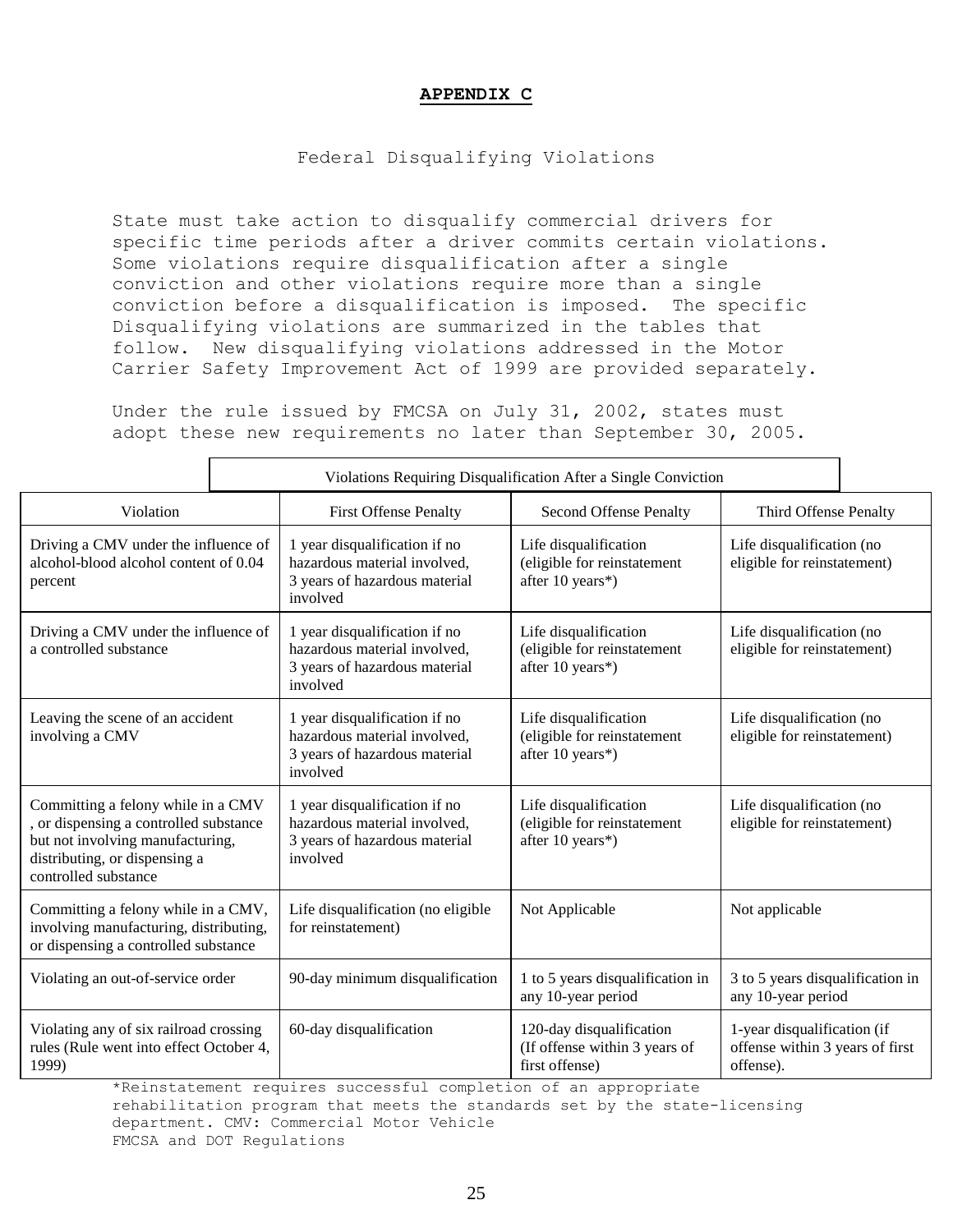## **APPENDIX D**

## Federal Disqualifying Violations Continued

|                                 | Violations Requiring More than a Single Conviction Before a Disqualification is Imposed |                      |                                              |                                                        |  |
|---------------------------------|-----------------------------------------------------------------------------------------|----------------------|----------------------------------------------|--------------------------------------------------------|--|
| <b>Violations</b>               |                                                                                         | <b>First Offense</b> | Second Offense<br>Within a 3-Year<br>Period* | Third Offense<br>Within a 3 Years of<br>First Offense* |  |
| Excessive speeding              |                                                                                         | Recorded             | 60-day disqualification                      | 120-day disqualification                               |  |
| Reckless driving                |                                                                                         | Recorded             | 60-day disqualification                      | 120-day disqualification                               |  |
| Improper or erratic lane change |                                                                                         | Recorded             | 60-day disqualification                      | 120-day disqualification                               |  |
| Following too closely           |                                                                                         | Recorded             | 60-day disqualification                      | 120-day disqualification                               |  |
| fatal accident                  | Violation in connection with a                                                          | Recorded             | 60-day disqualification                      | 120-day disqualification                               |  |

\*Multiple Offenses may be a combination of different violations.

#### Additional Disqualifying Violations Required Under the Motor Carrier Safety Improvement Act of 1999

- Driving a commercial vehicle with a revoked, suspended, or canceled CDL or driving while disqualified.
- Conviction for causing a fatality through the negligent or criminal operation of a commercial vehicle
- Driving a commercial vehicle without obtaining a CDL
- Driving a commercial vehicle without a CDL in possession
- Driving a commercial vehicle when the individual has not met the minimum testing standards for the specific class of vehicle or type of cargo
- Being convicted of a serious offense involving a **noncommercial vehicle** that resulted in license suspension, cancellation, or revocation
- Being convicted of a drug or alcohol-related offense involving a **noncommercial vehicle**

FMCSA and DOT Regulations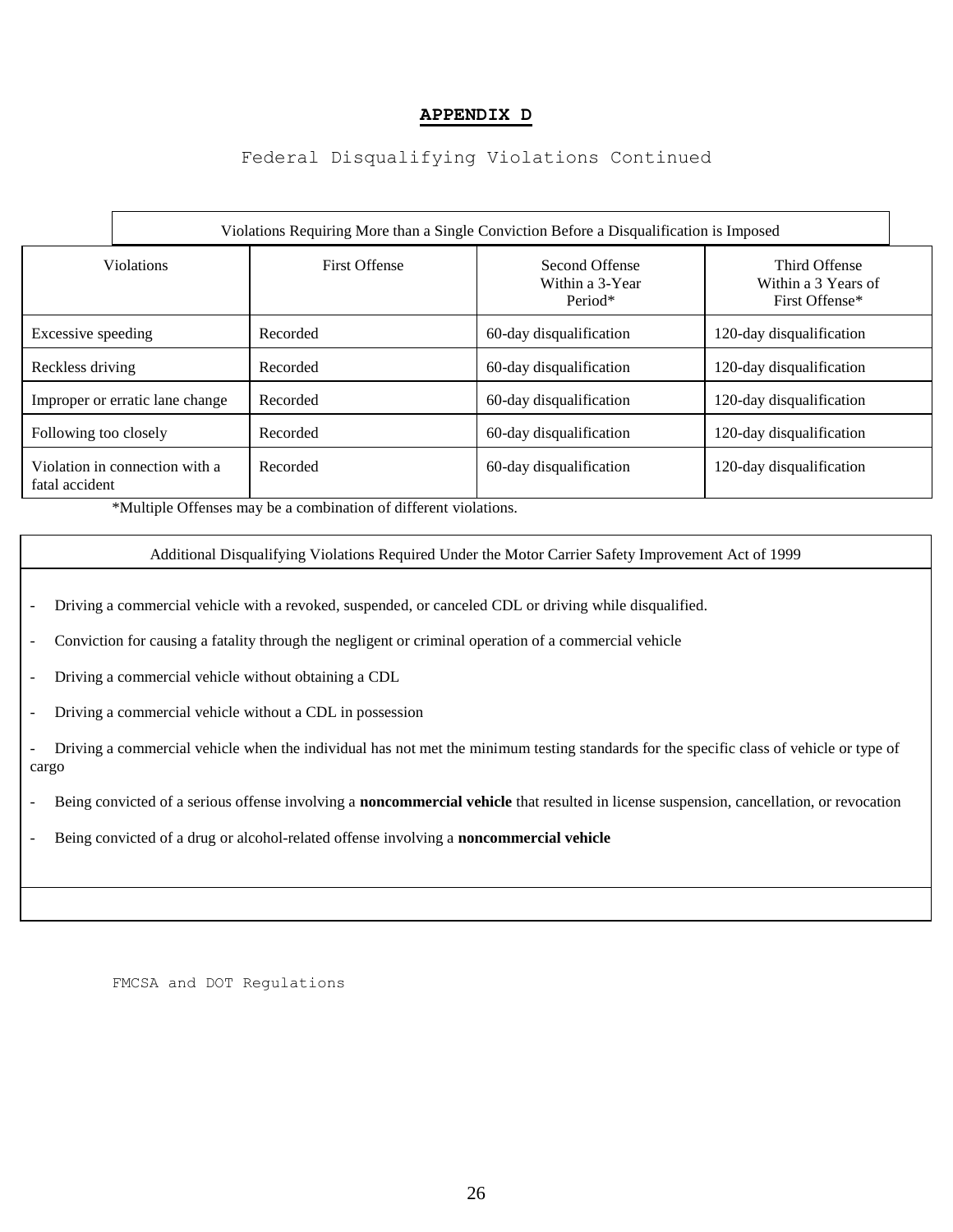

## HUMAN RESOURCES 2101 O'NEIL AVENUE, ROOM 103 CHEYENNE, WYOMING 82001

#### Reasonable Suspicion Testing Checklist

This checklist is used to determine and document reasonable suspicion of a potential violation of the Drug and Alcohol policy. In such instances, the supervisor or manager observing the behavior with another supervisor/administrator as witness, must complete this form. The checklist must be reviewed with HR. Upon establishment of reasonable suspicion of on the job impairment, HR will inform the manager to complete a drug and alcohol test.

| Observed Employee Name:  | Date:  | Time: |
|--------------------------|--------|-------|
| Supervisor/Manager Name: | Title: |       |
| Witness Name:            | Title: |       |

#### **Physical Indicators Observed (check all that apply):**

| <b>WALKING</b>                                | <b>FACE</b>            | <b>SPEECH</b>         | <b>BREATH/ODOR</b>             |  |
|-----------------------------------------------|------------------------|-----------------------|--------------------------------|--|
| Appears Normal                                | $\Box$ Appears Normal  | Appears Normal        | $\Box$ No Odor                 |  |
| Holding On For Support                        | Red/Flushed            | $\P$ Whispering       | □ Faint Alcohol Odor           |  |
| $\blacksquare$ Stumbling                      | $\blacksquare$ Pale    | <b>□</b> Slurred      | □ Strong Alcohol Odor          |  |
| <b>D</b> Unable to Walk                       | <b>□</b> Sweaty        | $\Box$ Shouting       | □ Tobacco Odor                 |  |
| <b>U</b> Unsteady                             | Slobbering             | $\Box$ Incoherent     | □ Chemical Odor                |  |
| <b>□</b> Staggering                           | Grinding Teeth         | <b>□</b> Silent       | Marijuana Odor                 |  |
| $\blacksquare$ Swaying                        | Dry Mouth              | $\P$ Rambling         | □ Breath Spray/Mouthwash/Mints |  |
| $\Box$ Falling                                | Runny Nose             | □ Slow                | □ Unidentifiable Odor          |  |
| <b>□</b> Other                                | <b>□</b> Other         | $\P$ Other            | $\blacksquare$ Other           |  |
| <b>STANDING</b>                               | <b>EYES</b>            | <b>N OVEMENT</b>      | Appearance                     |  |
| Appears Normal                                | Appear Normal          | Appears Normal        | Appears Normal                 |  |
| $\blacksquare$ Swaying                        | $\blacksquare$ Watery  | $\blacksquare$ Clumsy | $\blacksquare$ Messy           |  |
| Feet Wide Apart                               | Bloodshot              | $\Box$ Fumbling       | □ Dirty/Stained Clothing       |  |
| $\Box$ Rigid                                  | <b>□</b> Glassy        | $\Box$ Jerky          | Burns on Person/Clothing       |  |
| $\Box$ Staggering                             | $\blacksquare$ Dilated | <b>Nervous</b>        | Ripped/Torn Clothing           |  |
| Sagging at Knees                              | <b>□</b> Closed        | □ Slow                | Partially Undressed            |  |
| $\Box$ Other                                  | □ Droopy Eyelids       | $\Box$ Hyperactive    | □ Puncture Marks/Needle Tracks |  |
|                                               | $\blacksquare$ Other   | $\blacksquare$ Other  | $\blacksquare$ Other           |  |
| Behavioral Indicators (check all that apply): |                        |                       |                                |  |

|                                                                     | <b>DEMEANOR</b>          |                            |                                 | <b>ACTIONS</b>             |                                              |
|---------------------------------------------------------------------|--------------------------|----------------------------|---------------------------------|----------------------------|----------------------------------------------|
|                                                                     | Cooperative              | Polite                     | Calm                            | Normal                     | Profane Language                             |
|                                                                     | $\blacksquare$ Talkative | $\blacksquare$ Silent      | ■ Sleepy/Drowsy                 | □ Fighting/Combative       | $\blacksquare$ Hostile                       |
|                                                                     | <b>□</b> Sarcastic       | $\blacksquare$ Belligerent | $\overline{\Pi}$ Tearful/Crying | $\blacksquare$ Threatening | <b><math>\blacksquare</math></b> Hyperactive |
|                                                                     | <b>H</b> Anxious         | <b>id</b> Excited          | <b>T</b> Frequent Mood Changes  | <b>H</b> Non-Communicative | $\blacksquare$ Sleeping on the Job           |
|                                                                     | <b>n</b> Disoriented     | <b>n</b> Inattentive       | $\blacksquare$ Other            | <b>n</b> Argumentative     | $\blacksquare$ Other                         |
| $\Box$ Unconscious/unresponsive (call 911 and notify Public Safety) |                          |                            |                                 |                            |                                              |
|                                                                     |                          |                            |                                 |                            |                                              |

Comments and other observations:

Additional Facts:

□ Presence of alcohol and/or drugs in individual's possession or vicinity.

 $\Box$  On the job misconduct by individual (describe)

□ Individual admitted to being under the influence of drugs and/or alcohol on the job when observed.

□ Individual admitted to using drugs and/or alcohol on the job when observed.

[ ] Individual Provided Explanation for Behavior:

Is individual at least 18 years of age?  $\square$  Yes  $\square$  No If "no", name of parent/guardian

**Manager and Witness sign below, certifying that the above is true and accurate to the best of their knowledge and observations:**

Supervisor/Manager Signature: Note and Supervisor/Manager Signature: Note and Supervisor Date: Time: Time: Time: Time: Time: Note and Supervisor/Manager Signature: Note and Supervisor Analysis of the Supervisor Analysis of

Witness Signature: Date: \_\_\_\_\_\_\_\_\_\_\_\_\_ Time: